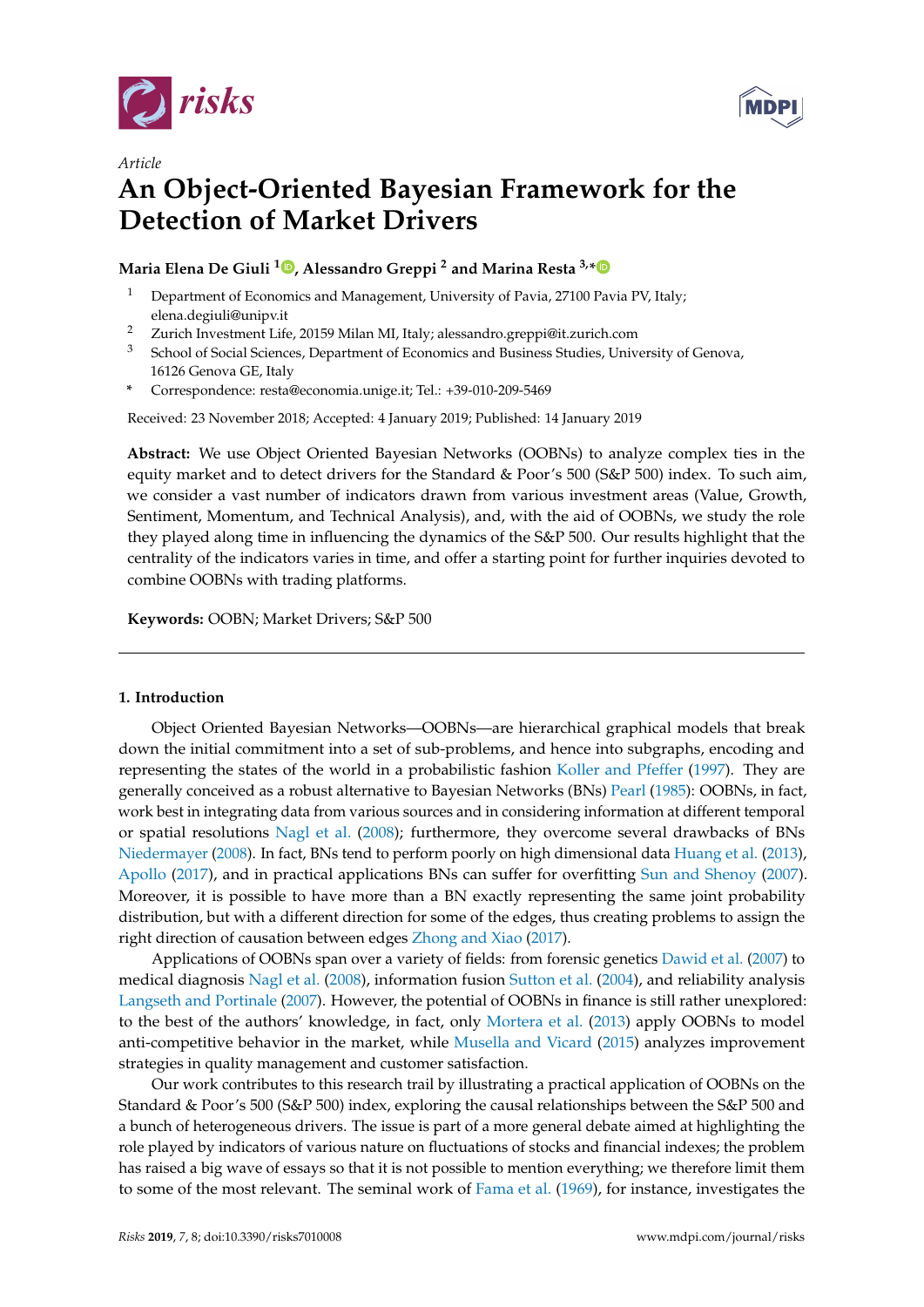behavior of securities fluctuations depending on splits; later, [Hillmer and Yu](#page-16-6) [\(1979\)](#page-16-6) analyzes with a statistical method the market speed of adjustment to new information, while [Chen et al.](#page-16-7) [\(1986\)](#page-16-7) and [Shanken and Weinstein](#page-17-8) [\(2006\)](#page-17-8) examine a number of macro-economic variables and their influence on price fluctuations; furthermore, [Mian and Sankaraguruswamy](#page-17-9) [\(2012\)](#page-17-9) uses a measure of investor's sentiment for evaluating how the stock price reacts to firm-specific news; finally, [Gokmenoglu and](#page-16-8) [Fazlollahi](#page-16-8) [\(2015\)](#page-16-8) turn the attention on commodities' persistence. The main point arising from this huge literature corpus is that the behavior of securities and financial indexes is the result of the interplay among very different variables.

Our research question concerns then disclosing how OOBNs can be helpful to detect main determinants of the S&P 500 index disentangling the complex ties among them and to suggest a trading behavior: we are going to show that OOBNs make possible representing in the same model aspects that should be generally hard to analyze with more conventional techniques and only at the cost of performing at the same time regressions, statistical analyses or information retrieved by data providers such as Bloomberg [\(https://www.bloomberg.com/\)](https://www.bloomberg.com/), Factset [\(https://www.factset.com\)](https://www.factset.com) or Datastream [\(https://infobase.thomsonreuters.com\)](https://infobase.thomsonreuters.com). Our conclusion is that the OOBN is a promising statistical technique because it allows for summarizing in a single tool the instances of various sophisticated investigation methods; moreover, it helps at highlighting the different influence of determinants across the years, working well as a thermometer of the investors' attitude to trade on the market.

With respect to the existing literature, our work therefore contributes towards various aspects. First of all, for what pertains the combination between the technique in use and the addressed problem: OOBNs have been never applied to determine the drivers of a financial index, and a fortiori to develop signals for active trading. All in all, the added value of this research is not only in managing complexity and unveiling the determinants of a leading financial index, but also in suggesting a concrete way to address such amount of information towards a practical application.

In line with the above, the rest of the paper is organized as follows. Section [2](#page-1-0) is devoted to illustrate materials and methods: it starts by describing the dataset to move then at illustrating basic definitions about Bayesian and Object-Oriented Bayesian Networks; Section [3](#page-9-0) discusses the results, and Section [4](#page-15-0) provides the conclusions.

# <span id="page-1-0"></span>**2. Materials and Methods**

#### *2.1. Data*

The S&P 500 is an American stock market index based on the market capitalization of 500 large companies whose common stock is listed on the NYSE (New York Stock Exchange, [https://www.nyse.com/\)](https://www.nyse.com/) or NASDAQ (National Association of Securities Dealers Automated Quotations, [https://www.nasdaq.com/\)](https://www.nasdaq.com/). It is a ratio opposing the sum of the adjusted market capitalization of 500 stocks with an index divisor, which is a proprietary figure developed by Standard & Poor's:

$$
\text{S\&P 500} = \frac{\sum_{k=1}^{500} \text{AdjCap}_k}{\text{Div}},\tag{1}
$$

where *AdjCap<sup>k</sup>* , is the adjusted capitalization of the *k*-th stock (*k* = 1, . . . , 500), and *Div* is the divisor, which multiple sources<sup>1</sup> peg at 8.9 billion, and it is adjusted in the case of stock issuance, mergers, change of companies in the S&P 500 amongst other corporate actions, thus ensuring that such events do not significantly alter the value of the index. The constituency and weighting methodology [LLC](#page-17-10) [\(2013\)](#page-17-10) make the S&P 500 index different from other US stock market indices; furthermore, due to the inclusion

<sup>1</sup> see, for instance: <https://www.sharptrader.com/new-to-trading/stock-indices/overview-of-the-sp-500-index/> or [https://www.sharptrader.com/new-to-trading/stock-indices/overview-of-the-sp-500-index/.](https://www.sharptrader.com/new-to-trading/stock-indices/overview-of-the-sp-500-index/)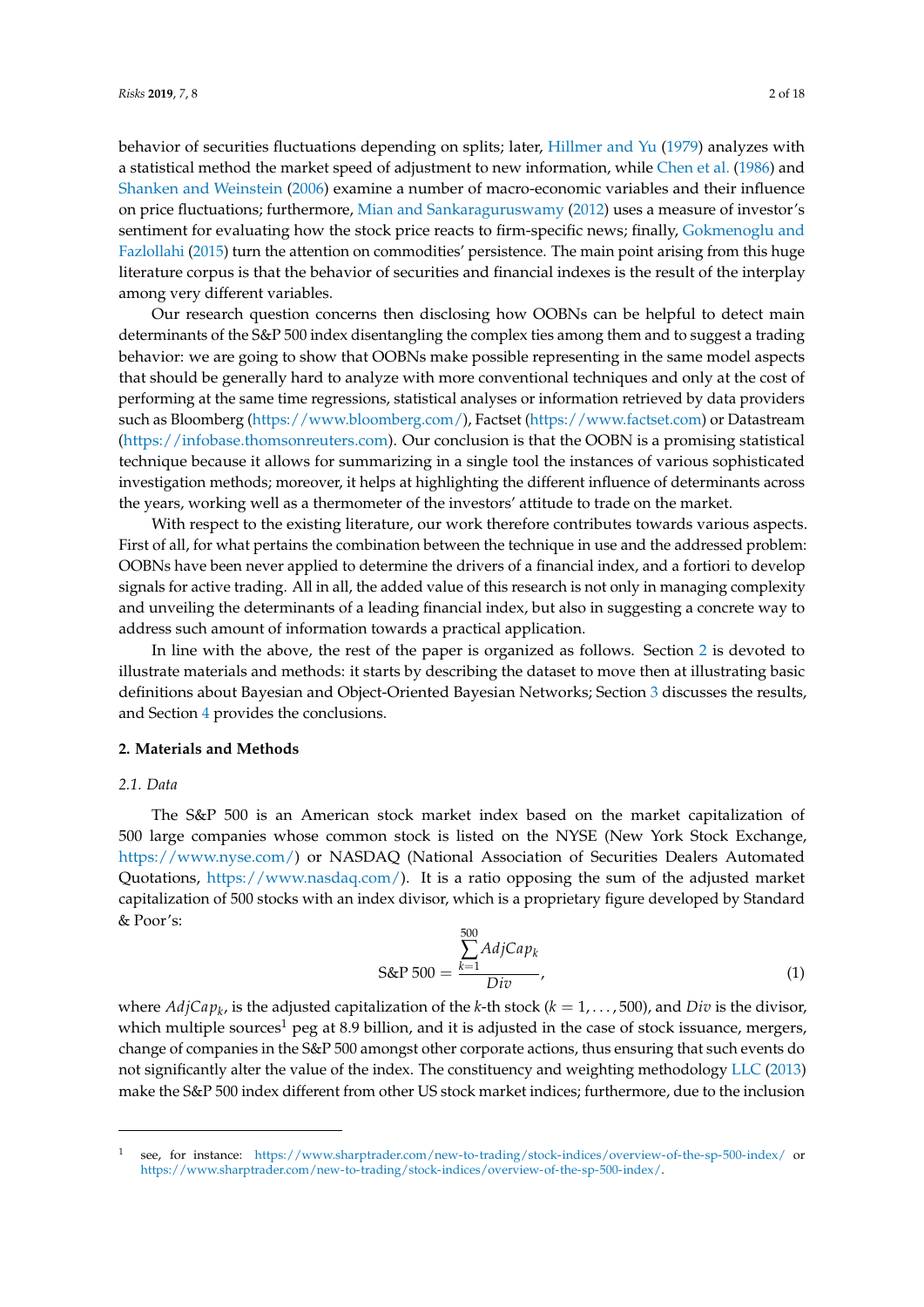of companies which covers all areas of the United States and across all industries, it is generally considered an effective representation for the economy as well as a bellwether for the economy.

Provided the relevance of the index, we are aimed at capturing the most relevant ties among the S&P 500 and a bunch of indicators. In choosing them, we follow the approach proposed by [Patel et al.](#page-17-11) [\(2011\)](#page-17-11) that classifies indicators into a set of investment categories (Value, Growth, Sentiment and Momentum/Technical Analysis—TA) containing all the information needed for the analysis of a market index, both from a quantitative and a qualitative perspective. The complete listings with a short description are provided in Table [1.](#page-2-0)

Table [1](#page-2-0) shows for each indicator the abbreviation employed throughout the paper (Network ID), as well as the block (Investing Area) which the index belongs to (Growth, Value, Sentiment, Momentum and TA). We are also going to provide a short explanation for the variables (referred by their abbreviation) included into our study, divided by area.

<span id="page-2-0"></span>

| Name                                     | Network ID          | <b>Investment Areas</b> |                     |                     |                 |
|------------------------------------------|---------------------|-------------------------|---------------------|---------------------|-----------------|
|                                          |                     | Growth                  | Value               | Sentiment           | Momentum and TA |
| Gold                                     | GOLD                | X                       |                     |                     |                 |
| Unemployment rate                        | <b>UNEMP</b>        | X                       |                     |                     |                 |
| DXY index                                | <b>DXY</b>          | X                       |                     |                     |                 |
| <b>Gross Domestic Product</b>            | $GDP_G$             | X                       |                     |                     |                 |
| Wheat                                    | <b>WHEAT</b>        | X                       |                     |                     |                 |
| Crude oil                                | OIL                 | X                       |                     |                     |                 |
| Copper                                   | <b>COPPER</b>       | X                       |                     |                     |                 |
| Price to Cash Flow                       | PCF                 |                         | $\boldsymbol{\chi}$ |                     |                 |
| Sales Growth                             | SALES G             |                         | X                   |                     |                 |
| EBITDA growth                            | <b>EBITDA G</b>     |                         | $\boldsymbol{\chi}$ |                     |                 |
| Enterprise Value to EBITDA               | <b>EV EBITDA</b>    |                         | X                   |                     |                 |
| Price to Book Value                      | P BV                |                         | X                   |                     |                 |
| Price to Sales                           | $P_S$               |                         | X                   |                     |                 |
| Earnings price per Share                 | <b>EPS</b>          |                         | X                   |                     |                 |
| EPS growth                               | EPS G               |                         | $\boldsymbol{\chi}$ |                     |                 |
| Dividend Yield                           | <b>DVD YLD</b>      |                         | $\mathsf X$         |                     |                 |
| Profit margin                            | <b>PROFIT</b>       |                         | $\mathsf X$         |                     |                 |
| Profit per Sale                          | <b>PS</b>           |                         | $\mathsf X$         |                     |                 |
| Return on Equity                         | <b>ROE</b>          |                         | X                   |                     |                 |
| Ebitda margin                            | <b>EBITDA MRG</b>   |                         | X                   |                     |                 |
| Implied Volatility in 52 weeks           | VOLA52W             |                         |                     | $\mathbf{x}$        |                 |
| VIX                                      | <b>VIX</b>          |                         |                     | $\boldsymbol{\chi}$ |                 |
| Relative Strength Index                  | <b>RSI</b>          |                         |                     |                     | $\mathbf x$     |
| Rate of change                           | <b>ROC</b>          |                         |                     |                     | X               |
| 20 and 50 Moving Average Cross           | MA <sub>20</sub> 50 |                         |                     |                     | X               |
| Moving Average Convergence<br>Divergence | <b>MACD</b>         |                         |                     |                     | X               |

# **Growth**

GOLD is the most popular precious metal used as investment, especially in case of rising inflation; UNEMP represents the percentage of the total unemployed labor force actively looking for a job and willing to work. The DXY Index is the weighted geometric mean of the value of the US Dollar against the following currencies: Euro (57.6%), Yen (13.6%), Pound (11.9%), Canadian Dollar (9.1%), Swedish Krona (4.2%), and Swiss Franc (3.6%). GDP includes private and public consumption, government expenditure, investments and the trade balance; it is a measure of the economic activity in a country. WHEAT is an agricultural commodity generally used to hedge against inflation. OIL is an unrefined petroleum product whose price monitors the activity level in the manufacturing sector. COPPER is one of the most versatile industrial metals; cheaper than precious metals, it has wide application in various industries.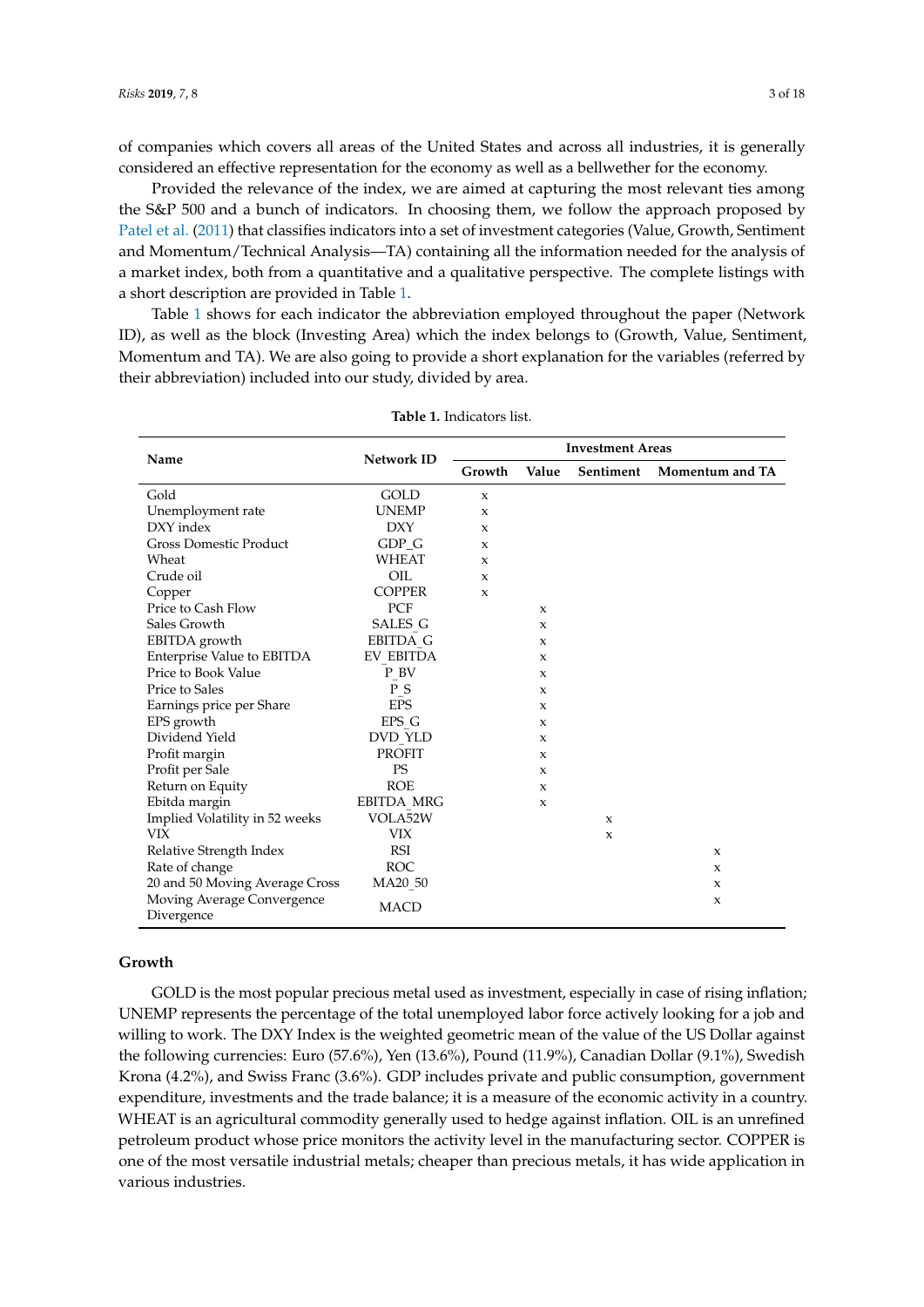# **Value**

All indicators in this investment area are ratios including weighted sums of variables in the financial statements of S&P 500 listed companies. Those variables include: the index level and cash flow (PCF); enterprise values and EBITDA (EV\_EBITDA); the index price level and book values (P\_BV); the index price level and sales (P\_S); dividends per share and the index price level (DVD\_YLD); net income and revenues (PROFIT); net income and net sales (PS); earnings and the total amount of shares outstanding in the index (EPS); net income and related shareholders' equity (ROE); EBITDA and revenues (EBITDA\_MRG). Finally, PROFIT/EBITDA\_MRG/EPS\_G monitor the growth of these variables in neighbor periods.

# **Market Sentiment**

VOLA52W is the annual implied volatility (derived from the options prices); VIX is the CBOE<sup>2</sup> volatility index.

# **Momentum and Technical Analysis**

RSI compares the magnitude of recent gains to recent losses. ROC measures the speed at which the index changes over a certain period. MA20  $50$  considers crossing between a fast (20) and a slow (50) moving average. MACD $^3$  is the difference between 12 and 26 weeks exponential moving averages, with the 9 weeks moving average as a trigger.

#### *2.2. Preliminary Data Analysis*

This study uses weekly data from the S&P 500 index in the period Jan 2000–March 2018, collected from the Bloomberg database.

To limit the influence of abrupt changes in the time series, we applied the Bai–Perron test [Bai and](#page-16-9) [Perron](#page-16-9) [\(2003\)](#page-16-9) in search for structural breaks. The test assumes to consider a standard linear regression model M:

<span id="page-3-0"></span>
$$
y_t = \mathbf{x}'_t \cdot \mathbf{b} + u_t, \tag{2}
$$

where *y<sup>t</sup>* is the dependent variable, · is the dot–product operator, **b** and **x***<sup>t</sup>* are the regression coefficients and the regressors vectors, respectively, and *u<sup>t</sup>* the zero mean error term. The Bai–Perron technique checks whether it is reasonable to assume that the coefficients are not constant through time, as there are *m* breakpoints, where the coefficients shift from one stable regression relationship to a different one, so that [\(2\)](#page-3-0) is turned into:

$$
y_t = \mathbf{x}'_t \cdot \mathbf{b}_i^0 + u_t, \, t = T_{i-1}^0 + 1 \dots, T_i^0, \tag{3}
$$

for  $i = 1, ..., m + 1$ , while  $T_0^0 = 0$  and  $T_{m+1}^0 = T$ , with *T* being the total sample size.

The number of breakpoints is not exogenously given, but it is estimated via a double–check procedure at first aimed at minimizing the Residual Sum of Squares (RSS):

$$
RSS(T_1, \ldots, T_m) = \sum_{j=1}^{m} RSS_j(T_1, \ldots, T_m),
$$
\n(4)

with:

$$
RSS_j(T_1, ..., T_m) = \sum_{t=T_{j-1}+1}^{T_j} \{y_t - \mathbf{x}'_t \cdot \hat{\beta}(\{\hat{T}_i\})_{i=1}^m\}^2,
$$
\n(5)

<sup>2</sup> Chicago Board of Exchange.

<sup>3</sup> Moving Average Convergence–Divergence.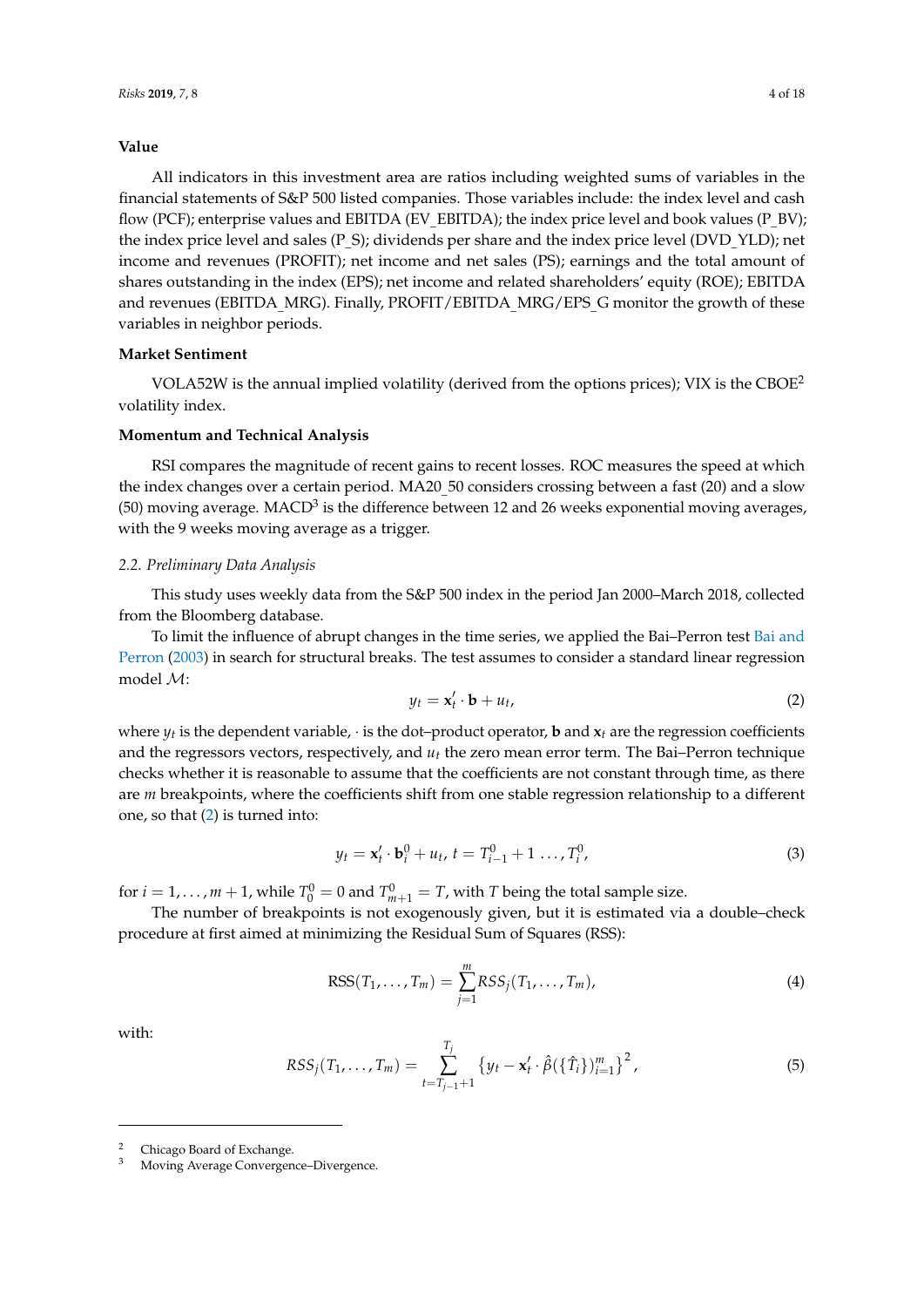where *β*ˆ({*T*ˆ *<sup>i</sup>*}) denotes the estimates based on the given *m*-partition (*T*1, . . . , *Tm*). The reliability of the number *m* of breaks is then checked by minimizing the Bayesian Information Criterion (BIC) of *M* [Schwarz](#page-17-12) [\(1978\)](#page-17-12):

$$
BIC = k \ln T - 2 \ln \hat{L}, \tag{6}
$$

where  $\hat{L} = p(y|\hat{\theta}, M)$  is the value of the likelihood function of the model M, with parameters  $\hat{\theta}$  for the observed time series *y*; *T* is the sample size and *k* is the number of parameters estimated by the model.

<span id="page-4-0"></span>Table [2](#page-4-0) shows the RSS and the BIC associated to the number of breakpoints *m* varying from 0 to 3; a visual inspection is also provided in Figure [1:](#page-4-1) all the computations have been done within the  $\mathbb{R}^4$ framework using the library *strucchange*.

|      | $m=0$       | $m=1$      | $m=2$      | $m=3$      |
|------|-------------|------------|------------|------------|
| RSS  | 118,462,323 | 30.094.169 | 26,358,449 | 23,555,096 |
| BIC. | 13.040      | 11,834     | 11.730     | 11,643     |

**Table 2.** RSS and BIC scores for the Bai–Perron test.

<span id="page-4-1"></span>

**BIC and Residual Sum of Squares** 

**Figure 1.** Behavior of the RSS and BIC varying the number of breakpoints from 0 to 3.

We highlight preliminarily that the existence of structural breaks was monitored obeying to various instances. From one hand, in fact, we are aware of considering a time frame (from 2000 to 2018) with various changes in the market dynamics, induced by events such as the 9/11 facts, the subprime crisis, the Lehman Brothers default, to give some examples. However, we also agree with the position of the econometrician Rob J. Hyndman<sup>5</sup> claiming that, in general, it is better talking about evolutionary changes, which can be misidentified as structural changes due to the use of these tests. Overall, these considerations led us to set at  $m = 3$  the maximum number of breakpoints to test for, as an acceptable compromise between the need of documenting abrupt changes in the dynamics of the observed time series and the need of avoiding misapplication errors.

<sup>4</sup> [https://cran.r-project.org/.](https://cran.r-project.org/)<br>5 https://robibyndman.com/

<sup>5</sup> [https://robjhyndman.com/hyndsight/structural-breaks/.](https://robjhyndman.com/hyndsight/structural-breaks/)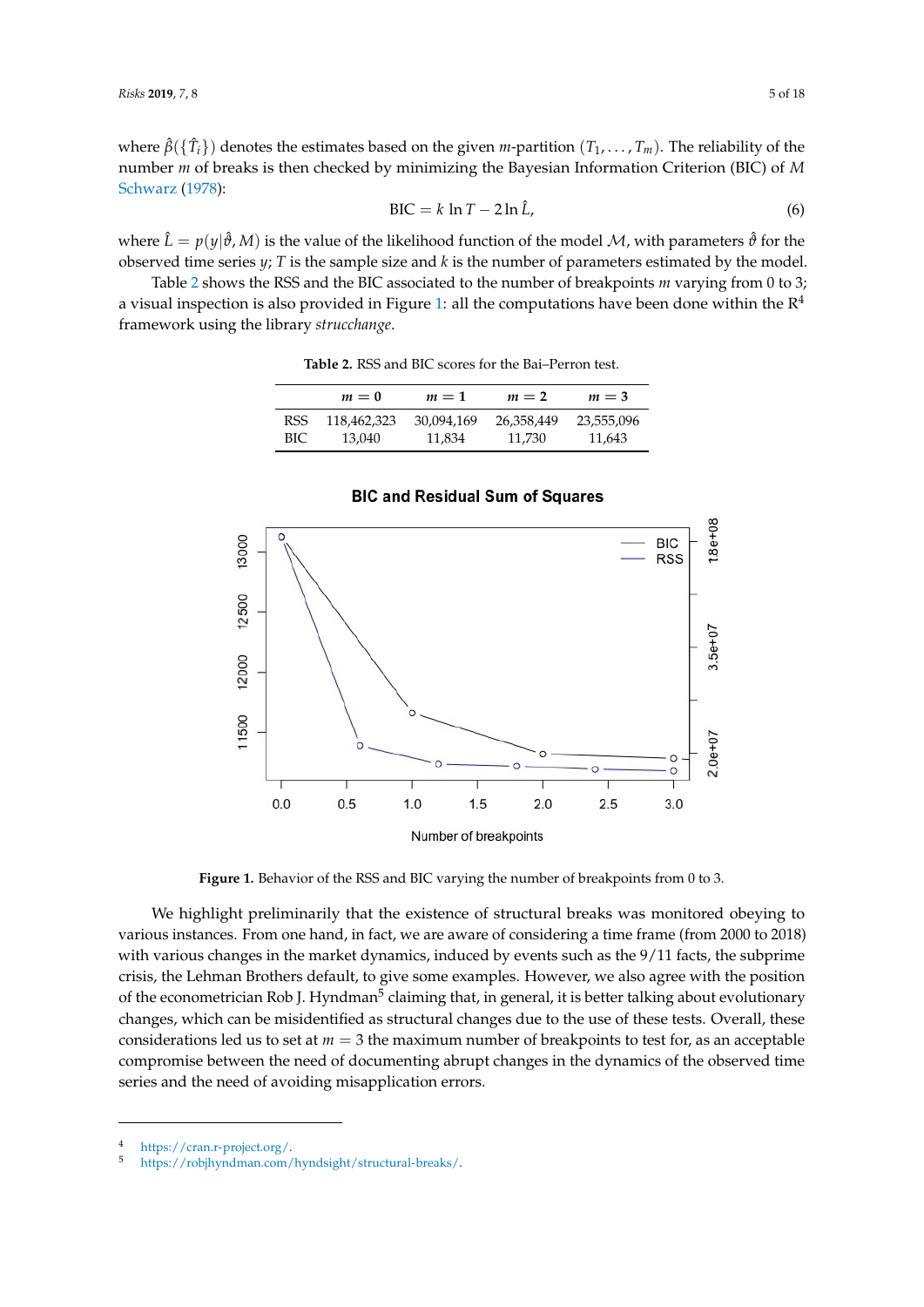<span id="page-5-0"></span>The lowest values of both the RSS and BIC correspond to *m* = 3, thus suggesting the presence of three breaks and hence four regimes, as highlighted in Figure [2](#page-5-0) representing the behavior of the S&P 500 from January 2000 to March 2018 with breaks evidenced by vertical dashed lines.



**Figure 2.** Structural breaks in the S&P 500 time series.

These conclusions are also supported by the values in Table [3](#page-5-1) showing the significance at the 99% confidence level of the regression coefficients on the S&P 500 assuming the existence of four segments of the data, corresponding to the breaks identified by the Bai–Perron procedure.

<span id="page-5-1"></span>**Table 3.** Regression coefficients with three breakpoints: the label \*\*\* indicates significance of the test values at the 99% level of confidence.

|                      | Estimate | Std. Error | t-Value | Pr(> t )                             |
|----------------------|----------|------------|---------|--------------------------------------|
| Intercept            | 7.0269   | 0.0089     | 790.648 | $<$ 2 $\times$ 10 <sup>-16</sup> *** |
| segment <sub>2</sub> | 0.0917   | 0.0112     | 8.177   | $8.92 \times 10^{-16}$ ***           |
| segment3             | 0.5204   | 0.0146     | 35.741  | $<$ 2 $\times$ 10 $^{-16}$ ***       |
| segment4             | 0.7667   | 0.0147     | 52.211  | $<$ 2 $\times$ 10 <sup>-16</sup> *** |

Breaks correspond to the beginning of years 2004, 2009 and to the ending of 2013. We divided our dataset accordingly: basic statistics for each period are reported in Table [4.](#page-6-0) In detail, we show for each time-slice the reference id (ID), the initial and final date (First and End), the length of the block of data, and a set of basic statistics: Mean, Median, Minimum (Min) and Maximum (Max) values observed in the period, Standard deviation (Std), first and third quantile (1stQ, 3rdQ).

The values in Table [4](#page-6-0) combined to the graphical inspection of the index (see Figure [2\)](#page-5-0) suggest the existence of up and down phases in the S&P 500. The challenge we are going to address is testing to which extent the OOBN is helpful at (*i*) correctly identifying them and (*ii*) develop trading suggestions towards the right direction, i.e., buying when an uptrend starts, selling when prices begin to slow down, or maintain the position when the price moves up and down without a leading direction (sideward movements)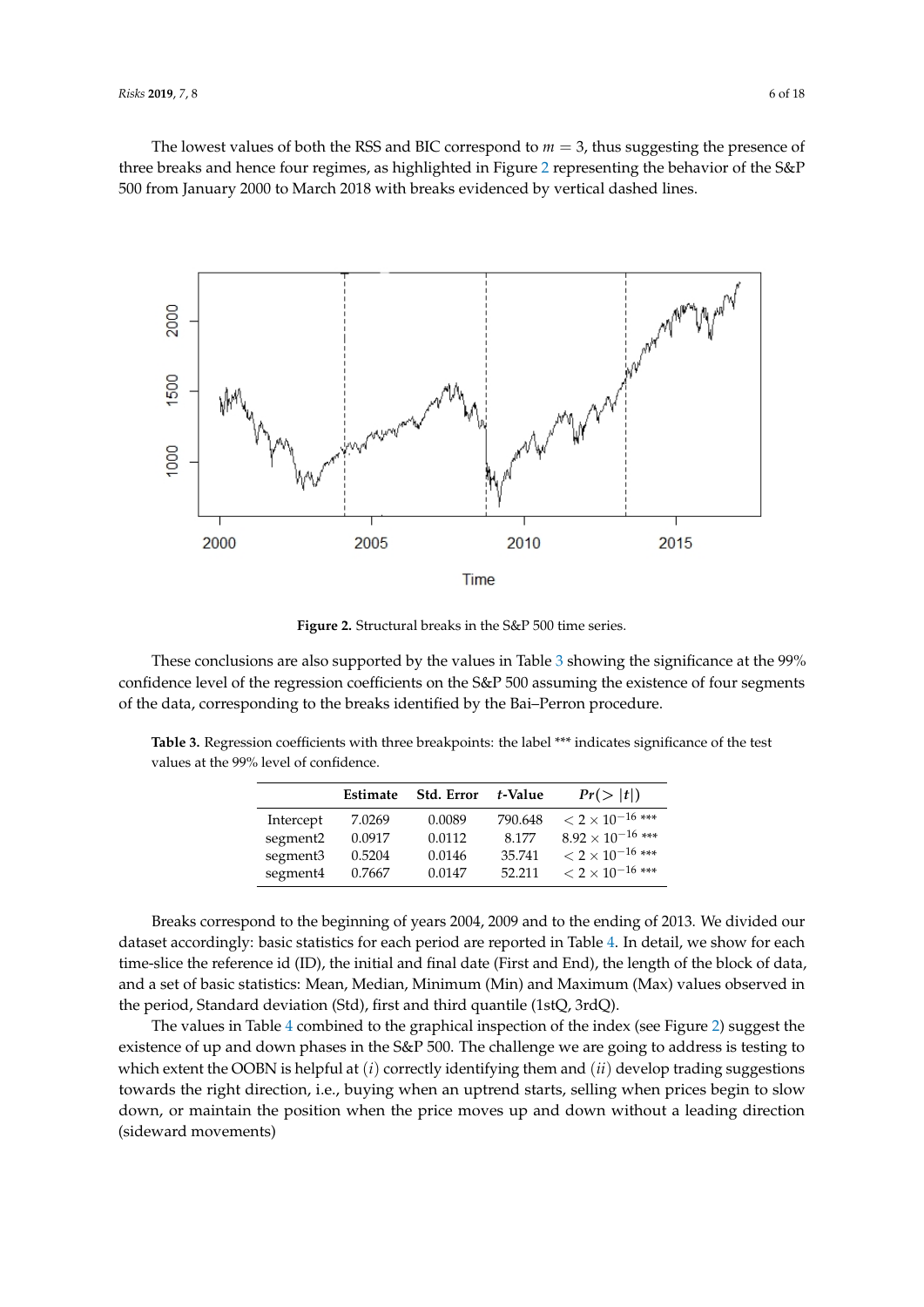| <b>Table 4.</b> Main statistics for the observed block on the S&P 500. |    |       |     |        |      |        |     |     |     |       |       |
|------------------------------------------------------------------------|----|-------|-----|--------|------|--------|-----|-----|-----|-------|-------|
| Time-Slice                                                             | ID | First | End | Length | Mean | Median | Min | Max | Std | 1st O | 3rd O |

**Table 4.** Main stat

<span id="page-6-0"></span>2000–2004 TS1 03/01/00 02/02/04 215 1145.0989 1125.1700 800.5800 1527.4599 201.2463 988.8201 1316.8900 2004–2009 TS2 09/02/04 16/03/09 267 1251.6363 1261.4899 683.3800 1561.8000 176.3480 1161.5150 1387.0599 2009–2013 TS3 23/03/09 16/12/13 248 1295.5064 1287.0899 815.9400 1818.3199 228.7867 1116.9075 1414.6950 2013–2018 TS4 23/12/13 19/03/18 222 2165.6753 2092.2600 1782.589 2872.8701 249.4976 1990.3999 2347.5125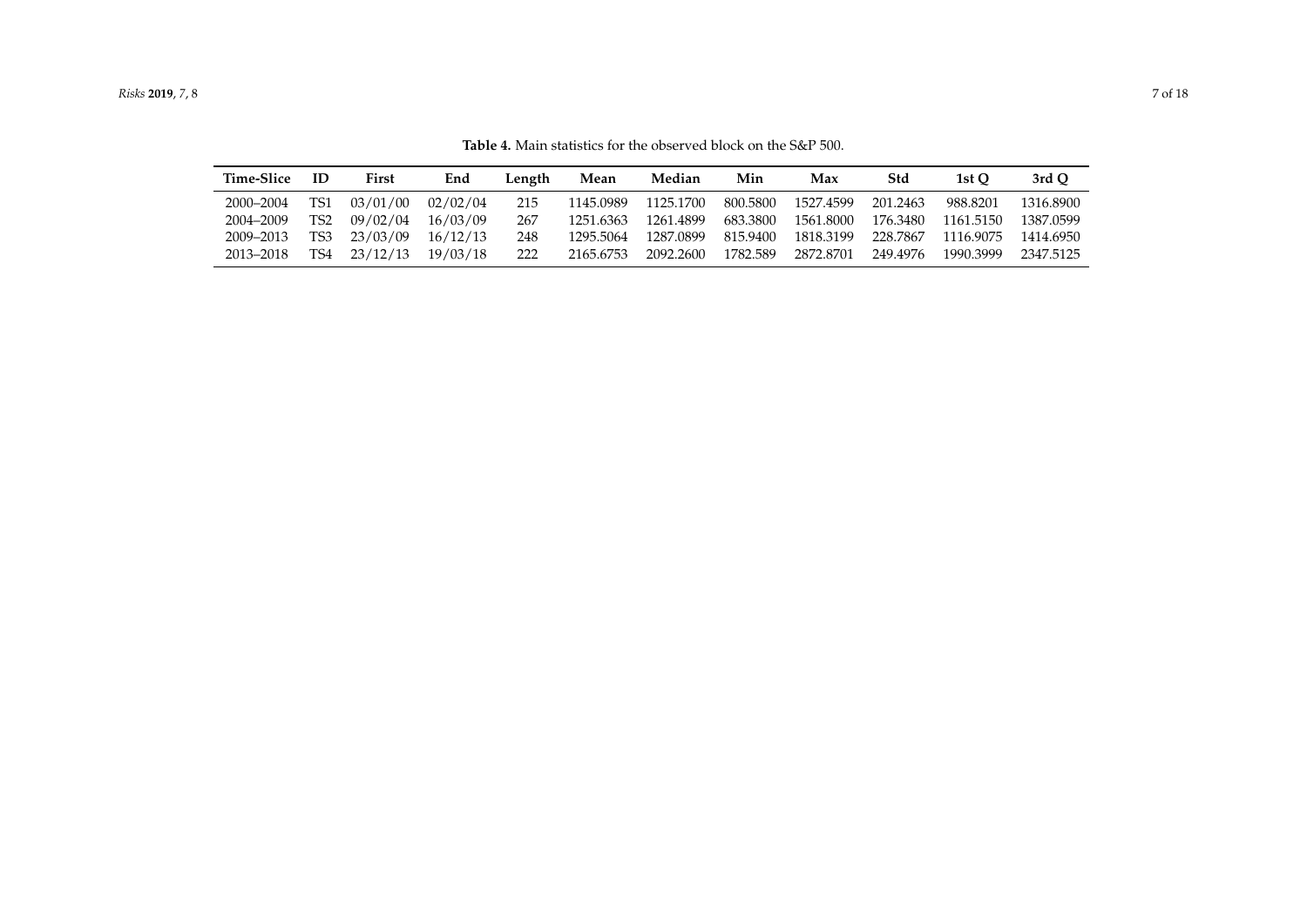# <span id="page-7-2"></span>*2.3. Methodology*

The Bayesian Network (BN) is a valuable tool in constructing and understanding relations among elements of a problem under uncertainty; however, there can be situations where its use can be impractical or even ineffective: we have already highlighted in Section [1](#page-0-0) that this can be the case of complex problems, involving too many variables, as well as when it is necessary to represent a hierarchy of dependencies. This is typical for time series models where a certain structure is replicated over time so that links between random variables in different time slices are established.

Going to the heart of the issue, our research question involves all the underlined aspects, as we consider twenty-six variables which potentially can influence the S&P 500 (complexity) whose behavior can be mutually affected (hierarchical effect); furthermore, the S&P index varies over time (time-slice effect). In the paper, we discuss how to overcome these issues with the aid of Object Oriented Bayesian Networks (OOBNs).

We want also to point out that the proposed application of the OOBN within the financial context is not a mere exercise in style, but it is fully justified as in the specialized literature [Benjamin-Fink and](#page-16-10) [Reilly](#page-16-10) [\(2017\)](#page-16-10) OOBNs are claimed capable to analyze the following scenarios: (*i*) known hierarchy and full observability, (*ii*) known hierarchy and partial observability, (*iii*) unknown hierarchy and full observability, or (*iv*) unknown hierarchy and partial observability. The discussed application falls in case (*iii*) and thus it makes appropriate referring to the OOBN. Nevertheless, BNs and OOBNs are strictly related. An OOBN acts as a meta-network linking a number of BNs.

From a formal viewpoint, a BN is a a Directed Acyclic Graph (DAG) with nodes representing random variables and arcs expressing the probabilistic dependencies between variables. A BN is therefore fully described by the following elements:

- the graph structure  $G = (V, E)$ , where  $V = \{v_1, v_2, \ldots, v_n\}$  is the set of vertexes, and  $E$  is the set of directed edges;
- a finite probability space  $(\Omega, \mathcal{A}, \mathcal{P})$ , where  $\Omega$  is the probability space,  $\mathcal{A}$  is a  $\sigma$ –algebra on  $\Omega$  and  $P$  a measure on Ω, such that:  $P(Ω) = 1; P(Ø) = 0$ , and  $P(A) ≤ P(B)$ , if  $A ⊆ B$ ;
- a set of random variables defined on  $(\Omega, \mathcal{A}, \mathcal{P})$ , one for each node of the graph whose conditional probability distributions express the strengths of dependency relations between the random variable and its parent connection on the graph:

<span id="page-7-0"></span>
$$
p(v_1, v_2, \dots, v_n) = \prod_{k=1}^n p(v_k | \mathcal{G}(v_k)).
$$
\n(7)

In this way, it is possible to define for the graph a set of Conditional Probability Tables (CPT) representing the mutual relationships between nodes and parent nodes. Nodes without any parent have a very simple CPT, given by the prior probability distribution of the node itself. In the remaining cases, the CPT represents all the node's joint probability, as given in [\(7\)](#page-7-0).

An example of CPT is provided in Tables [5](#page-7-1) and [6,](#page-8-0) where we examine the case of two variables *x* and *y* that can assume three states: 0, 1, and 2.

<span id="page-7-1"></span>**Table 5.** Joint probability distribution for two variables *x* and *y* that can assume three states: 0, 1 and 2.

|       | $x=0$ | $x=1$ | $x=2$ | P(y) |
|-------|-------|-------|-------|------|
| $y=0$ | 1/11  | 1/11  | 2/11  | 4/11 |
| $y=1$ | 2/11  | 1/11  | 1/11  | 4/11 |
| $y=2$ | 1/11  | 1/11  | 1/11  | 3/11 |
| P(x)  | 4/11  | 3/11  | 4/11  | 1    |

The cells show the probability of a particular combination of *x* and *y* values. The first column sum is the marginal probability that  $x = 0$ . If we want to find the probability that  $y = 0$  given that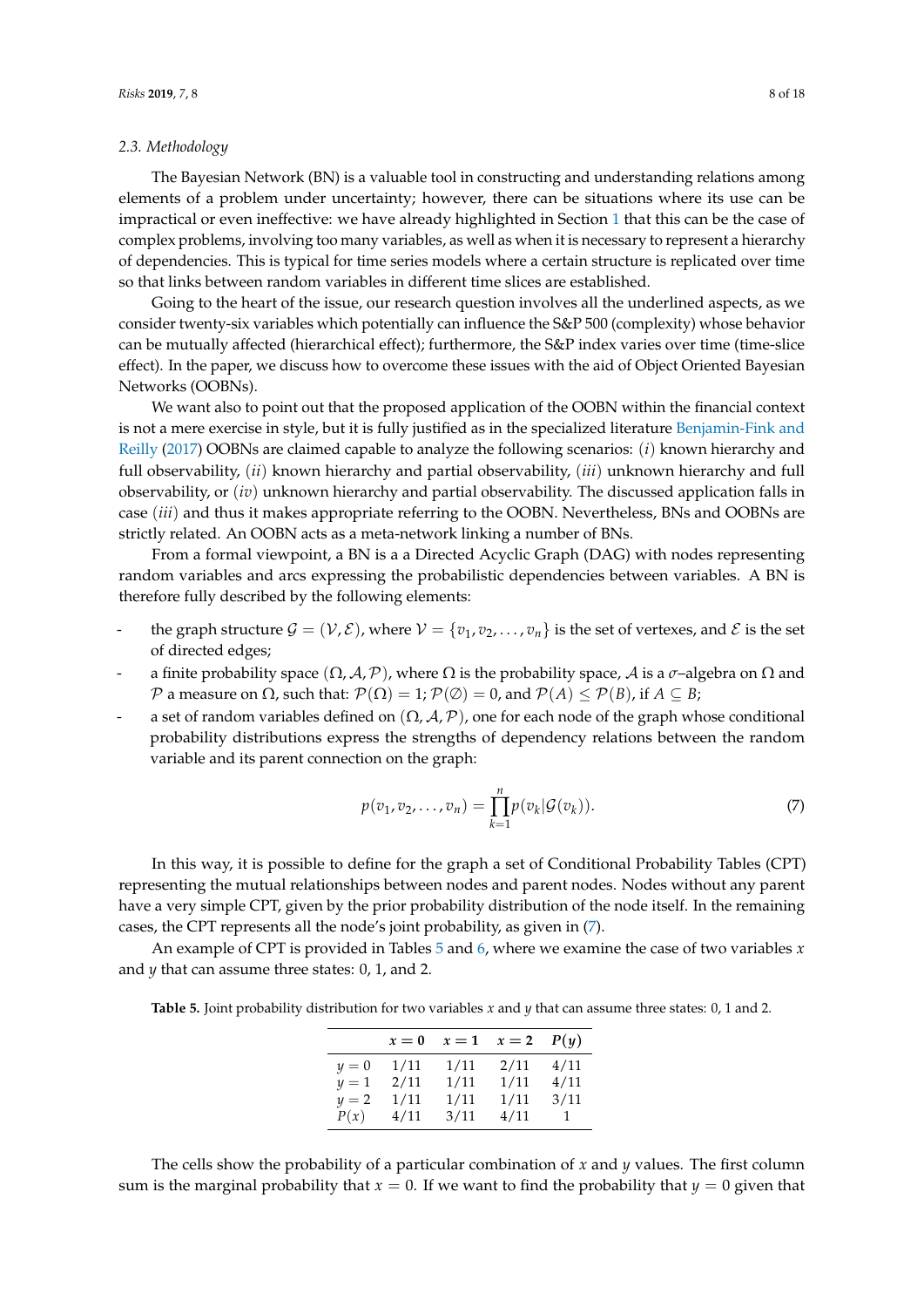$x = 0$ , we must compute:  $1/11 \div 4/11 = 1/4$ . Likewise, from the same column, we can compute the probability that  $y = 1$  when  $x = 0$ , that is:  $2/11 \div 4/11 = 1/2$ , and the probability that  $y = 2$  when  $x = 0: 1/11 \div 4/11 = 1/4$ . Working in a similar way with the piece of information in the third and fourth column, we can also find the conditional probabilities for y equalling 0; 1 and given that  $x = 1$ and *x* = 2, respectively. The result is the table of conditional probabilities for *y*, provided in Table [6.](#page-8-0)

<span id="page-8-0"></span>**Table 6.** Conditional Probability Table for two variables *x* and *y* that can assume three states: 0, 1 and 2.

|            | $x=0$ | $x=1$ | $x=2$ |
|------------|-------|-------|-------|
| $P(y=0 x)$ | 1/4   | 1/3   | 2/4   |
| $P(y=1 x)$ | 2/4   | 1/3   | 1/4   |
| $P(y=2 x)$ | 1/4   | 1/3   | 1/4   |
| Sum        | 1     | 1     |       |

With respect to the BN formalism, OOBNs go one step further. The rationale of the OOBN resides in decomposing the complex problem into simpler sub-problems (classes) that can be modeled via BNs linked one to each other into an upper hierarchical structure. The transfer of information is enabled by inference nodes which form interface nodes. Every BN fragments serves as a class, while fragments resulting from instantiating these classes are named objects [Nielsen and Jensen](#page-17-13) [\(2007\)](#page-17-13). With respect to the BN, then, the OOBN offers a richer paradigm.

An example of an OOBN based on [Langseth and Nielsen](#page-16-11) [\(2003\)](#page-16-11) is presented in Figure [3.](#page-8-1)

<span id="page-8-1"></span>

**Figure 3.** A representation of the insurance network with Object–Oriented Bayesian Networks. Source: [\(Langseth and Nielsen](#page-16-11) [2003\)](#page-16-11).

The model introduces six classes: Insurance, Theft, Accident, Car, Car owner and Driver, which can be seen as describing different (abstract) entities in the domain. For instance, the class Car describes the properties associated with a car; the nodes *Cushioning, Mileage, CarValue, RuggedAuto* and *Antilock* are the nodes also used outside the class hence, they occur as output nodes, whereas *Vehicle year* and *Make model* are input nodes and *Airbag* is a normal node. In a similar fashion, the class Driver models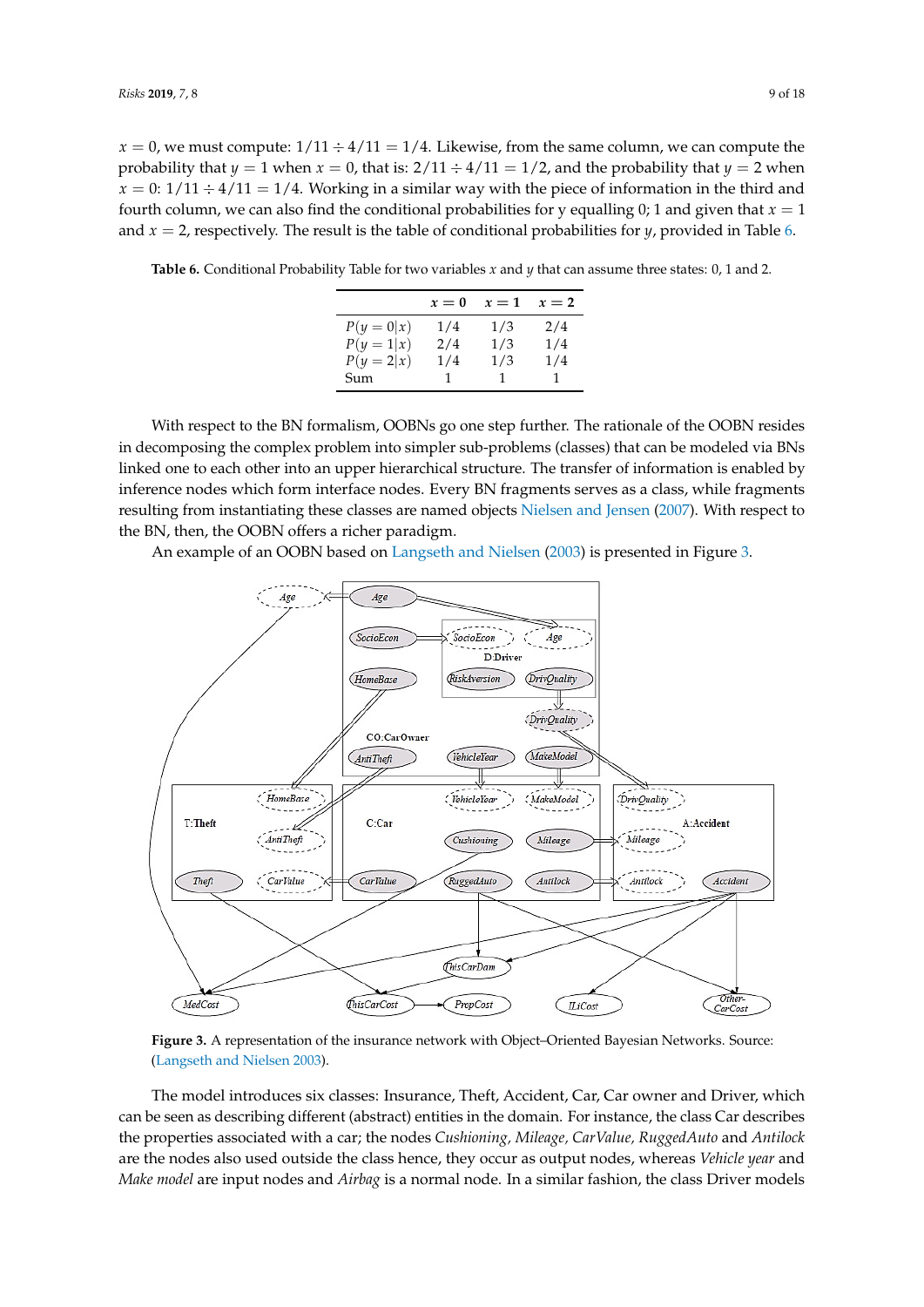the driving features of a car owner. In the insurance context, driving characteristics are an integral part of the notion of a car owner and an instantiation of Driver is therefore encapsulated in the class CarOwner. The class Insurance encapsulates the corresponding instantiations of the other classes. It is worth noticing the active use of reference links: for example, there are two CarValue nodes in the OOBN: C.CarValue is defined in C:Car, but as C.CarValue is a parent of T.Theft, it is imported into T:Theft using an input node (which is named T.CarValue). The reference link between these two nodes shows that it is the same random variable that is used in both situations.

Training an OOBN is typically divided into two distinct stages. The first stage creates the structure of the network: the hierarchical structure maximizing the data likelihood is usually drawn with the Chow–Liu procedure [Chow and Liu](#page-16-12) [\(1968\)](#page-16-12), while the NPC algorithm [Steck](#page-17-14) [\(2001\)](#page-17-14) helps in limiting inconsistencies among the set of conditional independence and dependence statements derived from the dataset and in choosing the most suitable model for the problem. The model construction is completed by estimating the conditional probability tables from the data with the EM (Expectation–Maximization) algorithm [Lauritzen](#page-17-15) [\(1996\)](#page-17-15). More details about the EM algorithms are provided in Appendix [A.](#page-15-1)

#### <span id="page-9-0"></span>**3. Simulation and Results**

#### <span id="page-9-2"></span>*3.1. Experiment Design*

<span id="page-9-1"></span>For each time-slice, we used earlier 90% of the data to build the OOBN, while the remaining 10% was used later to test the derived trading signals. Labels, first and ending together with the length of each block of data are reported in Table [7.](#page-9-1)

| ID       | <b>First</b> | End      | Length<br>(in Weeks) |
|----------|--------------|----------|----------------------|
| $L-TS_1$ | 03/01/00     | 01/09/03 | 215                  |
| $T-TS_1$ | 08/09/03     | 02/02/04 | 21                   |
| $L-TS_2$ | 09/02/04     | 01/09/08 | 240                  |
| $T-TS_2$ | 08/09/08     | 16/03/09 | 27                   |
| $L-TS_3$ | 23/03/09     | 17/06/13 | 223                  |
| $T-TS_3$ | 24/06/13     | 16/12/13 | 25                   |
| $L-TS_4$ | 23/12/13     | 09/10/17 | 200                  |
| $T-TS4$  | 16/10/17     | 19/03/18 | 22                   |

**Table 7.** Labels and length of each block of data employed in the trials.

For the examined data, we alternated between two stages: **OOBN learning (OOBN-L)**, in which an OOBN is built based on the twenty-six indicators described in Section [2,](#page-1-0) and **OOBN towards trading (OOBN-T)**, in which the probability derived in the first stage is employed to develop a trading signal. The steps of the procedure are described in the following rows: note that Steps 3 and 4 were done using the Hugin Expert software<sup>6</sup>, any other computation was done using R (version 3.5.2, R Development Core Team, GPL license) and Microsoft Excel (version 2018).

1. Set  $i = 1$ .

2. Select  $L - TS_i$ .

- 3. **(OOBN–L)** Build the OOBN using the Chow–Liu procedure combined to the NPC algorithm.
- 4. **(OOBN–L)** Derive the CPT for each node with the EM procedure and the related probability for the S&P 500 of going up (1), down (2) or side-ward (0) and extract the highest.

<sup>6</sup> [https://www.hugin.com/.](https://www.hugin.com/)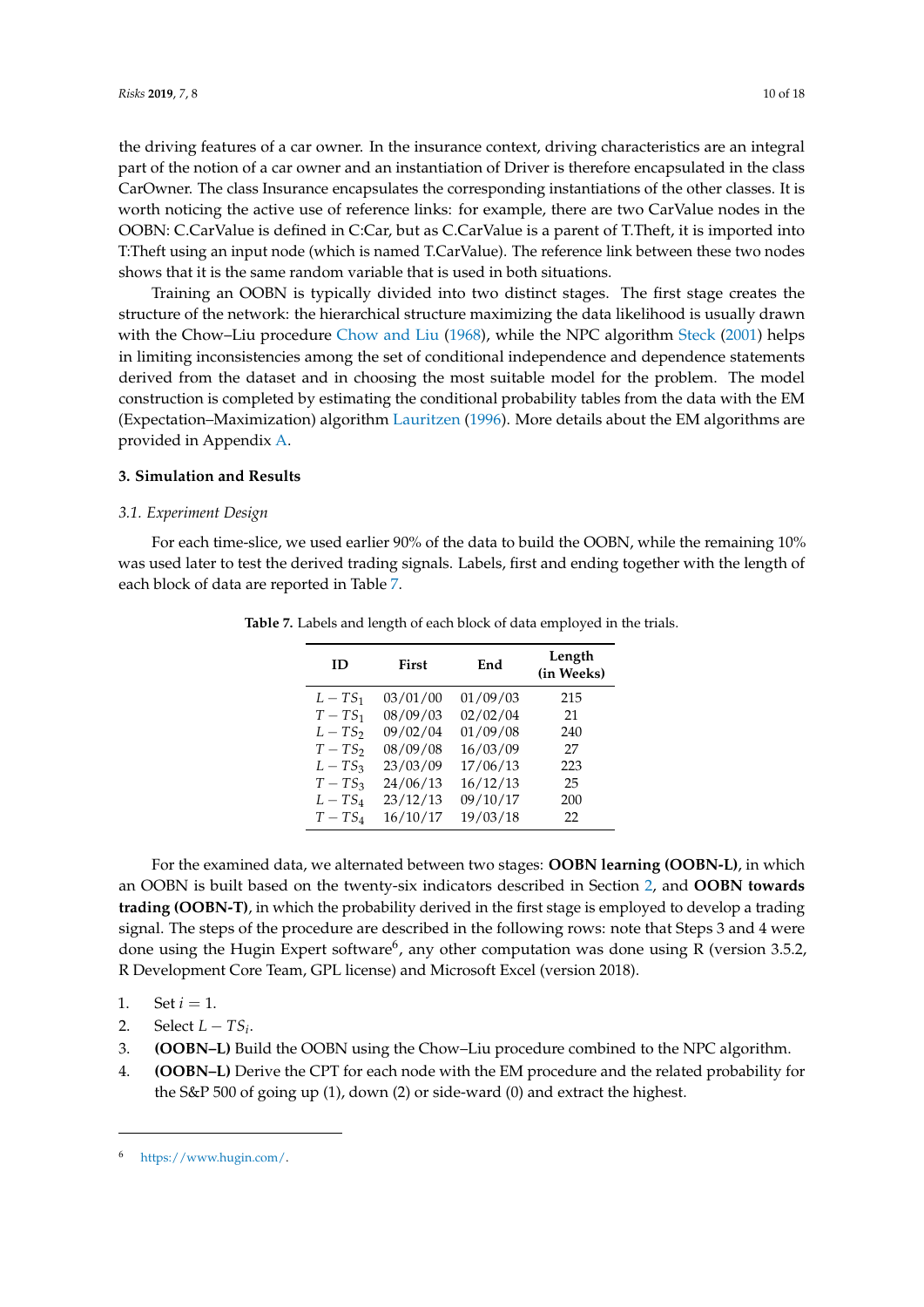- 5. **(OOBN-L)** If the highest probability for the S&P 500 is associated to the up state, then put the signal  $s_t = 1$  and buy; if highest probability for the S&P 500 is associated to the down state, then set  $s$ <sup>*t*</sup> = −1 and sell; otherwise, set  $s$ <sup>*t*</sup> = 0 and maintain the position.
- 6. **(OOBN-T)** Select *T* − *TS<sup>i</sup>* and compute the time-series of log-returns:

$$
r_k = \log p_{k+1} - \log p_k,\tag{8}
$$

for  $k = 1, ..., n - 1$ , where *n* is the length of  $T - TS_i$ .

- 7. **(OOBN-T)** For each price level in  $T TS_i$ :
	- (*a*) Evaluate:

<span id="page-10-0"></span>
$$
s_t \times r_k. \tag{9}
$$

(*b*) Compute the sign of [\(9\)](#page-10-0):

<span id="page-10-2"></span>
$$
sgn_k = signum(s_t \times r_k). \tag{10}
$$

- (*c*) Compute:  $\hat{r}_k = sgn_k r_k$ .  $(11)$
- 8. **(OOBN-T)** With the time series:  $T TS_i = \{r_k\}$  check the goodness of the trading signals with the bundle of performance measures provided in Table [8.](#page-10-1)
- 9. Set  $i = i + 1$  and go to Step 2.

Table [8](#page-10-1) shows the performance measures used to asses the goodness of the trading signals in each period. Their selection is driven by the choices documented in [Dempster et al.](#page-16-13) [\(2001\)](#page-16-13) and [Resta](#page-17-16) [\(2009\)](#page-17-16). To ease the readability of the table, please note that all the performance measures assume working on time-series of length  $\nu = n - 1$  whose corresponding mean value is denoted by  $\hat{\mu}$ ; when necessary, it has been made use of the indicator function:

$$
\mathbf{1}_k = \begin{cases} 1, r_k \times \hat{r}_k > 0, \\ 0, r_k \times \hat{r}_k \le 0. \end{cases}
$$
 (12)

<span id="page-10-1"></span>Finally, the annualisation factor is set equal 52, as we are working with weekly observations.

**Table 8.** Indicators employed to evaluate the performance of the trading signals.

| <b>Performance Measure</b>   | <b>Abbreviation</b> | Formula                                                                        |
|------------------------------|---------------------|--------------------------------------------------------------------------------|
| % Correct Directional Change | %CDC                | %CDC = $\frac{1}{v-1} \sum_{k=1}^{v} 1_k$                                      |
| Annualized return            | AR                  | $AR = 52 \times \frac{1}{v-1} \sum \hat{r}_k$<br>$k=1$                         |
| Annualized volatility        | AV                  | $AV = \sqrt{52} \sqrt{\frac{1}{v-1} \sum_{k=1}^{v} (\hat{r}_k - \hat{\mu})^2}$ |
| Sharpe Ratio                 | SR                  | $SR = AR/AV$                                                                   |
| Number of Up periods         | <b>NUP</b>          | $NUP = card{ \hat{r}_k > 0 }$                                                  |
| Number of Down periods       | ND                  | $ND = card{ \hat{r}_k \leq 0 }$                                                |
| Average gain in up periods   | AG                  | $AG = \frac{1}{NIP} \sum_{k=1}^{N} \mathbf{1}_k \times r_k$                    |
| Average loss in down periods | AL.                 | $AL = \frac{1}{ND} \sum (1 - \mathbf{1}_k) \times r_k$<br>$k=1$                |
| Average gain/loss ratio      | AGL                 | $AGL = AG/AL$                                                                  |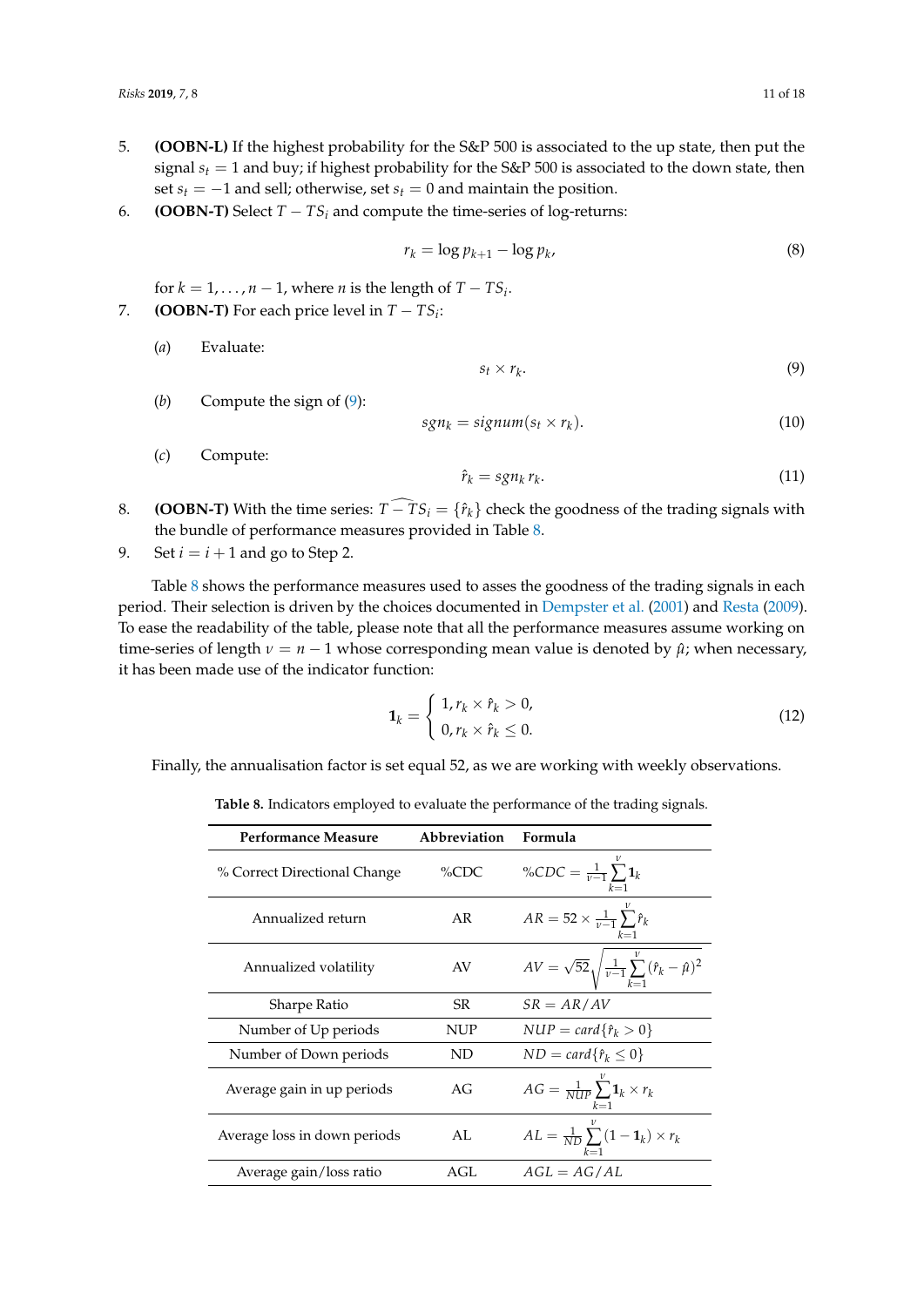# *3.2. Discussion*

Every computation was made within the Windows environment on an Intel i7 processor. The computational time spent by the Hugin Expert software in developing each OOBN in the paper is equal on average to six minutes and includes maximizing the data likelihood with the Chow–Liu procedure and the NPC algorithm to limit inconsistencies among the set of conditional independence and dependence statements and estimating the conditional probability tables from the data with the EM algorithm. However evaluating the efficiency of the procedure as well as discussing the computational complexity of the OOBN go beyond the scopes of the paper. The interested reader can refer to more specialized texts in literature, such as: [Liu et al.](#page-17-17) [\(2016\)](#page-17-17) and [Galia](#page-16-14) [\(2004\)](#page-16-14).

Moving to the discussion, Figure [4](#page-11-0) visualizes the results for the first time segment, illustrating its meaning and relevance: comments on the OOBN refer to *L* − *TS*1, while remarks on the trading signal refer to *T* − *TS*1. Similar considerations apply for other examined periods so that the conclusion we draw now can be extended to them in a straightforward manner.

<span id="page-11-0"></span>

**Figure 4.** OOBN on the S&P 500 time series during the first time-slice.

From Figure [4,](#page-11-0) we may see as *B S SPX* is conditioned by four instance nodes belonging to the classes indicated in Section [2;](#page-1-0) in detail, the output nodes are: DXY (Growth), P\_E (Value), RSI (Momentum and TA) and PC\_Ratio (Sentiment). Besides Growth and Value classes communicate via the node *GDP G* that is a parent node within the Value class; MA20 50 is the bridge between Value and Momentum/TA, which in turn is connected to the Sentiment group by the VIX.

From this representation, one can appreciate the simplicity of the final hierarchy that hides the intricacy of ties existing among the variables: Figure [5](#page-12-0) unveils the structure of these complex relationships for each object.

From Figure [5,](#page-12-0) we observe that there is a BN inside each class of the OOBN presented in Figure [4.](#page-11-0) Analyzing the ties inside of those BNs, it is possible to get additional insights about the final aspect of the OOBN. To motivate this assertion, we discuss the case of the BN inside the Growth class: clearly similar considerations can be extended to the other classes. More in detail, the behavior of GOLD directly affects all the nodes in the Growth class (Figure [5a](#page-12-0)), while the opposite happens to WHEAT that is directly conditioned by any node inside the class. Other *big influencers* are DXY and OIL, directly insisting on four over six nodes of the class; among the greatest *followers*, on the other hand, we find COPPER and *GDP<sup>G</sup>* on which insist five on six nodes. The fact that DXY is an instance node in the OOBN in Figure [4](#page-11-0) is probably due to the sensitivity in changes of the other nodes in the class, as shown in Figure [6](#page-13-0) with the aid of tornado plots comparing the relative importance of the class nodes. In detail, we simulate the sensitivity of each variable to a  $\pm 20\%$  change in the values of the remaining ones, putting them in order from the highest to the lowest response. To make an example, looking at Figure [6a](#page-13-0), we may observe the response of  $GDP<sub>G</sub>$  with respect to  $\pm 20\%$  fluctuations of the other variables, appearing on the left–hand side of the plot: the sensitivity is at the highest level with DXY;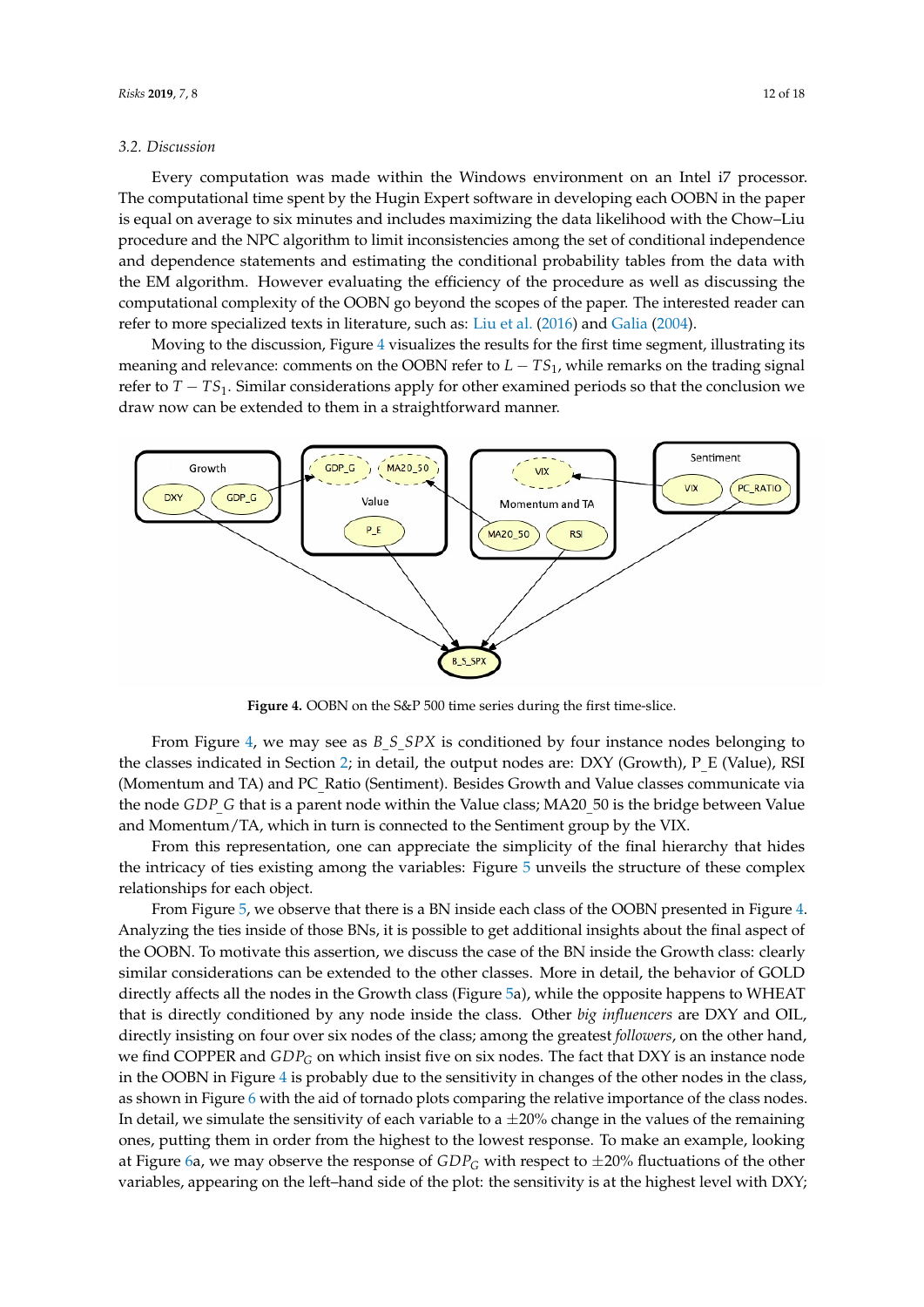nevertheless, it is maintained at high level also with respect to changes in the variables UNEMP, OIL, GOLD and COPPER, while it is notably lower with WHEAT. Similar considerations can be applied to the other tornado plots.

<span id="page-12-0"></span>

**Figure 5.** Unveiling the complexity in the S&P 500 drivers. From top to bottom and from left to right, the BN defining the ties among growth (**a**); momentum/technical analysis (**b**); sentiment (**c**); and value indicators (**d**) .

Moreover, in the light of the results in Figures [5](#page-12-0) and [6,](#page-13-0) the driving role of DXY with respect to the S&P 500 becomes more understandable.

Overall, disclosed information is multipurpose. First, it aids at revealing the hierarchy of ties in the market in a very simplified way: the main point is that, from the set of dependency among 26 indicators, we extract only four output nodes driving the index. This has notable implications when deriving the CPT for the S&P 500, as it is necessary to address  $4 \times 3$  instead of  $26 \times 3$  probabilities for each state.

Furthermore, with respect to the remarks done for the Growth class, we have also highlighted the existence of a richest network of relations behind those drivers. Second, we are going to show that this information can be managed to operate buy/sell/neutral actions on the S&P 500, and hence to simulate the impact on the index of changes in its drivers.

Table [9](#page-14-0) examines the role of outputs on the S&P 500 in the four regimes and adds some clues to understand the overall direction of the index, as explained in previous rows. Here, the dependency structure for the S&P 500 index (*B*\_*S*\_*SPX*) is built under the rationale that the drivers should move either towards the same direction or not, thus suggesting an overall direction of the index, coded by numbers: In-trend (1), Reversal (2) or Sideward (0). In more detail, In-trend is connected to a bullish stage, with increasing price levels from a week to another; the opposite happens in the presence of Reversal, while Sideward is generally associated with uncertainty in the market, with prices moving in a lateral fashion, i.e., sometimes up and sometimes down, without any defined trend.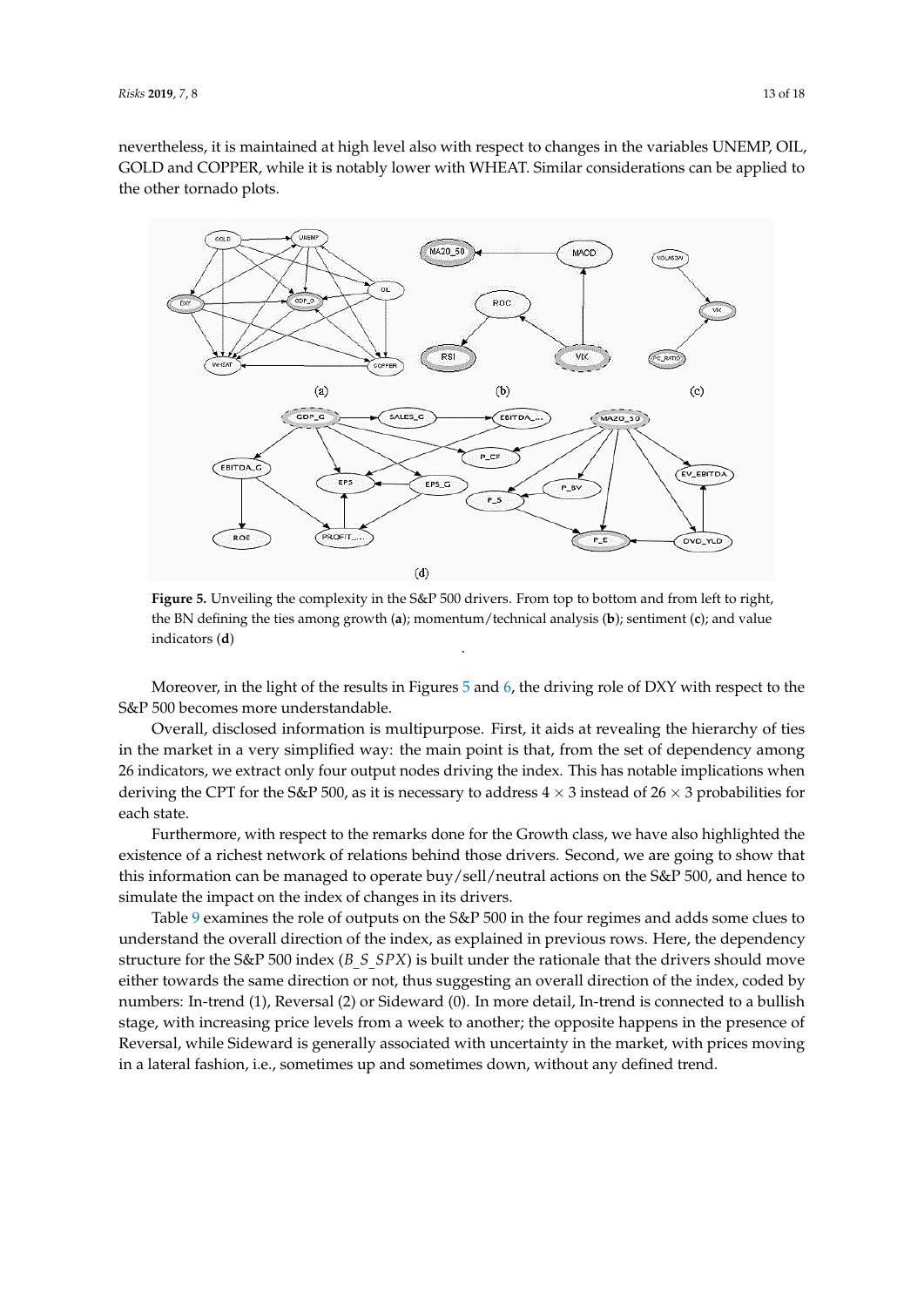<span id="page-13-0"></span>

**Figure 6.** Tornado plots for the nodes in the Growth class. From top to bottom and from left to right, the plot shows the sensitivity of each variable (node) to changes in the other within the class.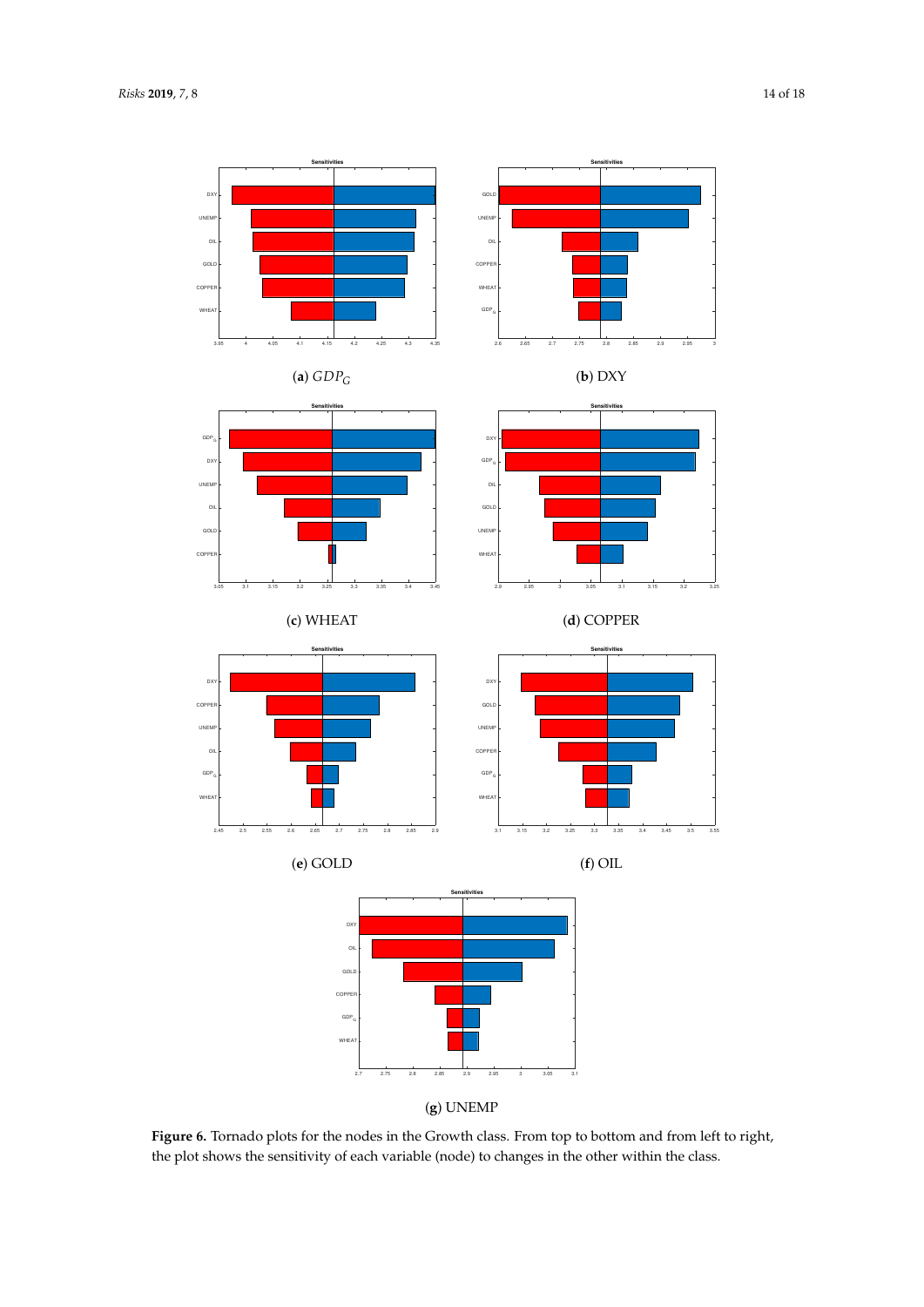|            | $L-TS_1$ | $L - TS_2$ $L - TS_3$ |         | $L-TS_4$ |
|------------|----------|-----------------------|---------|----------|
| DXY        |          |                       | 2       |          |
|            | (46.15)  | (42.48)               | (38.76) | (40.73)  |
|            |          |                       |         |          |
| ΡЕ         | (51.39)  | (38.14)               | (35.83) | (37.06)  |
| <b>RSI</b> |          |                       |         |          |
|            | (39.68)  | (48.10)               | (41.15) | (41.76)  |
|            |          |                       |         |          |
| PC Ratio   | (41.35)  | (39.66)               | (43.36) | (40.59)  |
| Overall    |          | 2                     |         | 2        |
|            | (38.12)  | (42.93)               | (43.09) | (43.49)  |

<span id="page-14-0"></span>**Table 9.** Relations among instance nodes and S&P 500 during the four regimes. The bottom row shows the overall impact on the S&P 500. Numbers code the behavior in the market: In-Trend (1), Reversal (2), and Sideward (0). Corresponding probability is given between brackets.

The overall impact of the drivers varies in time. During the first period, three output nodes on four agree in suggesting an in-trend position (1). Moving from the first to the second period, we have again three indicators over four aligned towards in-trend, but the final decision is for a Reversal (2), this, in our opinion, testifying the major influence of the PC\_Ratio over the remaining indexes. The same occurs in the fourth regime. The situation in the third regime is different from other ones, as we have two drivers suggesting to stay in-trend and two indicating the opposite. In this perfect balancing situation, the final decision (1) is kept according to the suggestions of Value and Sentiment indicators. These remarks therefore suggest the prominent role played by Sentiment indicators.

<span id="page-14-1"></span>To support these conclusions, we examined the performance of a trading system inspired by the results discussed in Table [9,](#page-14-0) through the trail described in Section [3.1.](#page-9-2) Results are reported in Table [10.](#page-14-1)

|        |        |        | $T-TS_4$                   |
|--------|--------|--------|----------------------------|
| 0.8421 | 0.4    | 0.7391 | 0.7                        |
| 0.2148 | 0.4409 | 0.1912 | 0.2139                     |
| 0.0283 | 0.1113 | 0.0280 | 0.0385                     |
| 7.5949 | 3.9609 | 6.8179 | 5.558                      |
| 16     | 10     | 17     | 14                         |
| 4      | 16     | 7      | 7                          |
| 0.0052 | 0.022  | 0.0052 | 0.0062                     |
| 0.0082 | 0.0205 | 0.0049 | 0.0082                     |
| 0.6321 | 1.0749 | 1.0562 | 0.7505                     |
|        |        |        | $T-TS_1$ $T-TS_2$ $T-TS_3$ |

**Table 10.** Performance values of the trading signals in the test datasets.

The results in Table [10](#page-14-1) highlight a very good performance of the trading system based on the OOBNs: with the exception of  $T - TS_2$ , in fact, the %CDC is sensitively over 60%, with peaks over 80% in the case of *T* − *TS*1. Indeed, the performance of all the indicators are aligned to %CDC and confirm the satisfactory behavior of the trading system. A possible explanation for the results in the second testing period can be probably retrieved in observing that  $T - T S<sub>2</sub>$  includes weeks where the 2008 financial crisis was at its very blooming stage. The Average Volatilty (AV) values seem supporting this conclusion.

Furthermore, we provided in Table [11](#page-15-2) the comparison of the performance among the Buy and Hold (B&H), the näive and (Näive) and the OOBN-based (OOBN-b) strategies. B&H is a passive investment strategy for which the investor buys stocks and holds them for the whole period regardless of fluctuations in the market with no concern for short-term price movements and technical indicators. The Näive is a strategy assuming to buy in uptrend periods and to sell during downtrends. The performance was computed as: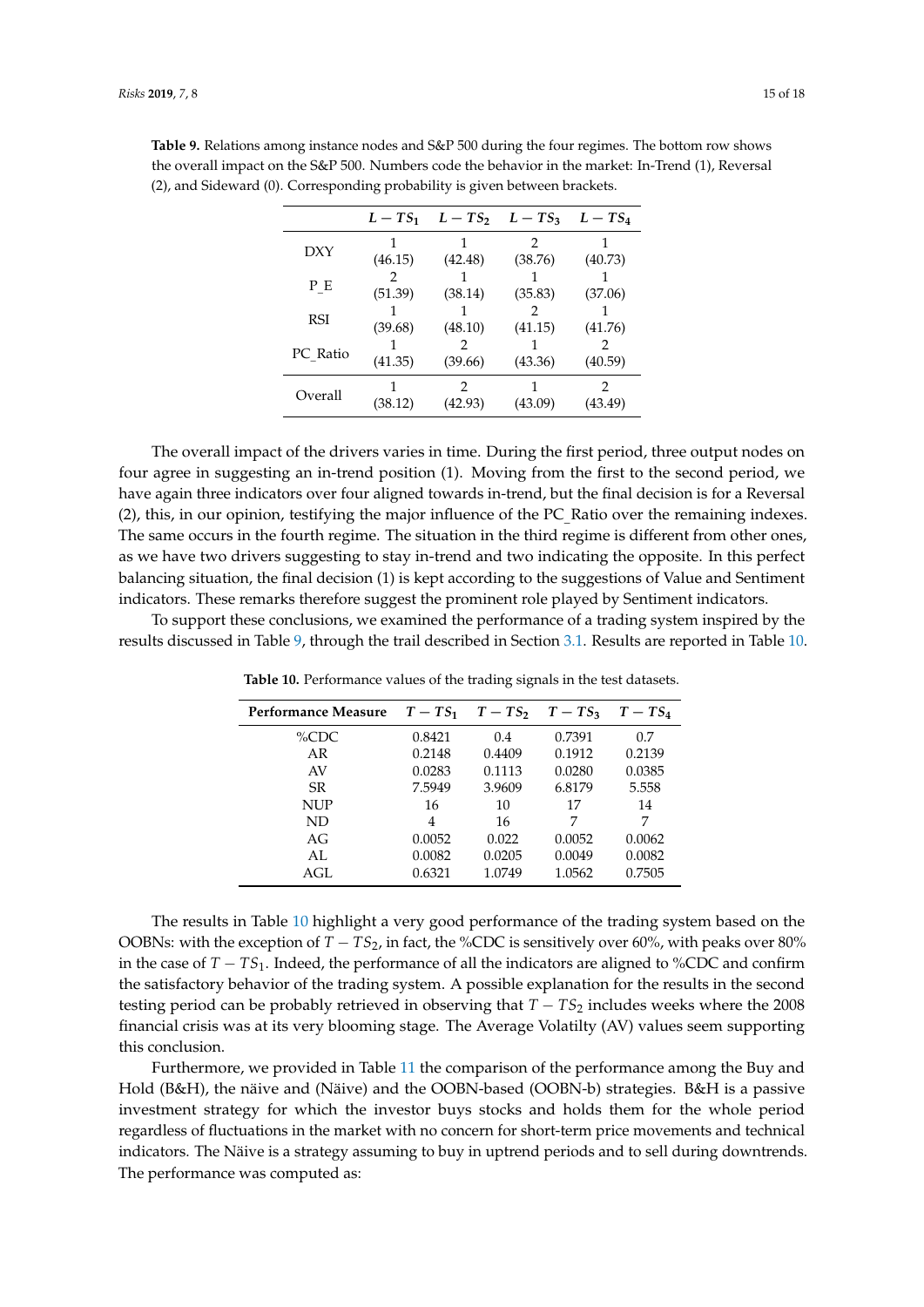<span id="page-15-3"></span>
$$
perf = \prod_{k=1}^{V} (1 + r_k |_{strategy}). \tag{13}
$$

Here,  $r_k|_{strategy}$  is the log-return  $r_k$  in the B&H case, while we have  $r_k|_{strategy}=\hat{r}_k$  as defined in [\(11\)](#page-10-2) for the OOBN-b; finally, when dealing with the näive strategy, it is:  $r_k|_{strategy} = 1 + r_k$  during uptrend periods and  $r_k|_{strategy} = 1 + (-1) r_k$  when the time series goes downtrend. In practice, [\(13\)](#page-15-3) evaluates the convenience of investing each unit capital at the rate *r<sup>k</sup>* |*strategy* for each week of the testing period.

<span id="page-15-2"></span>**Table 11.** Comparison of the performance among the Buy and Hold (B&H), the Näive and the OOBN-based (OOBN-b) strategies.

|          | B&H    | Näive  | <b>OOBN-b</b> |
|----------|--------|--------|---------------|
| $T-TS_1$ | 1.0507 | 1.0507 | 1.0858        |
| $T-TS_2$ | 0.7989 | 1.2208 | 1.2418        |
| $T-TS_3$ | 1.0548 | 1.0548 | 1.0919        |
| $T-TS_A$ | 1.0283 | 0.9707 | 1.0897        |

We can note that the performance of the OOBN-b strategy is always higher than both the B&H and the Näive. This is true also during the downtrend periods  $T - TS_2$  and  $T - TS_4$  when B&H and Näive, respectively, poorly performed. This evidence then supports the idea that the OOBN can be successfully combined with trading systems.

#### <span id="page-15-0"></span>**4. Conclusions**

The study shows how Object-Oriented Bayesian Networks (OOBNs) can be employed to combine both qualitative and quantitative information of the market and to manage a large amount of information. Our results give an insight about the evolution of the market in a quite simplified way despite of the complexity of ties behind. In addition, our results open the room for a general remark and three interesting scenarios. For what concerns the remark, we have observed the mutant role of the indicators, although, in the examined cases, the Sentiment driver seems playing a prominent role in influencing the overall behavior of the S&P 500. Turning to the scenarios, the probability associated with each state makes it possible to develop what-if cases, as discussed in our results; moreover, the interplay among output nodes and the S&P 500 suggests the possibility of developing trading systems based on the OOBNs responses. To conclude, the use of dedicated software, such as Hugin Expert, which is able to manage both discrete and continuous variables, makes room enough to further developments, such as including a larger variety of explicative variables to refine both the technique and the overall results.

**Author Contributions:** M.E.D.G. worked at Section [1,](#page-0-0) and checked the overall soundness of the paper with particular emphasis on Section [2.3,](#page-7-2) Alessandro Greppi made computation with the Hugin Expert Software and Marina Resta worked at Sections [1](#page-0-0) and [2,](#page-1-0) at the experimental design (Section [3\)](#page-9-0) and for commenting the results. Conclusions were shared by all the authors.

**Funding:** : This research received no external funding.

**Acknowledgments:** The authors want to thank the anonymous referees for their comments and suggestions.

**Conflicts of Interest:** The authors declare no conflict of interest.

# <span id="page-15-1"></span>**Appendix A. The Expectation–Maximization Algorithm**

Consider the statistical model which generates a set **X** of observed data, a set of unobserved latent data or missing values **Z** , and a vector of unknown parameters *θ*, along with a likelihood function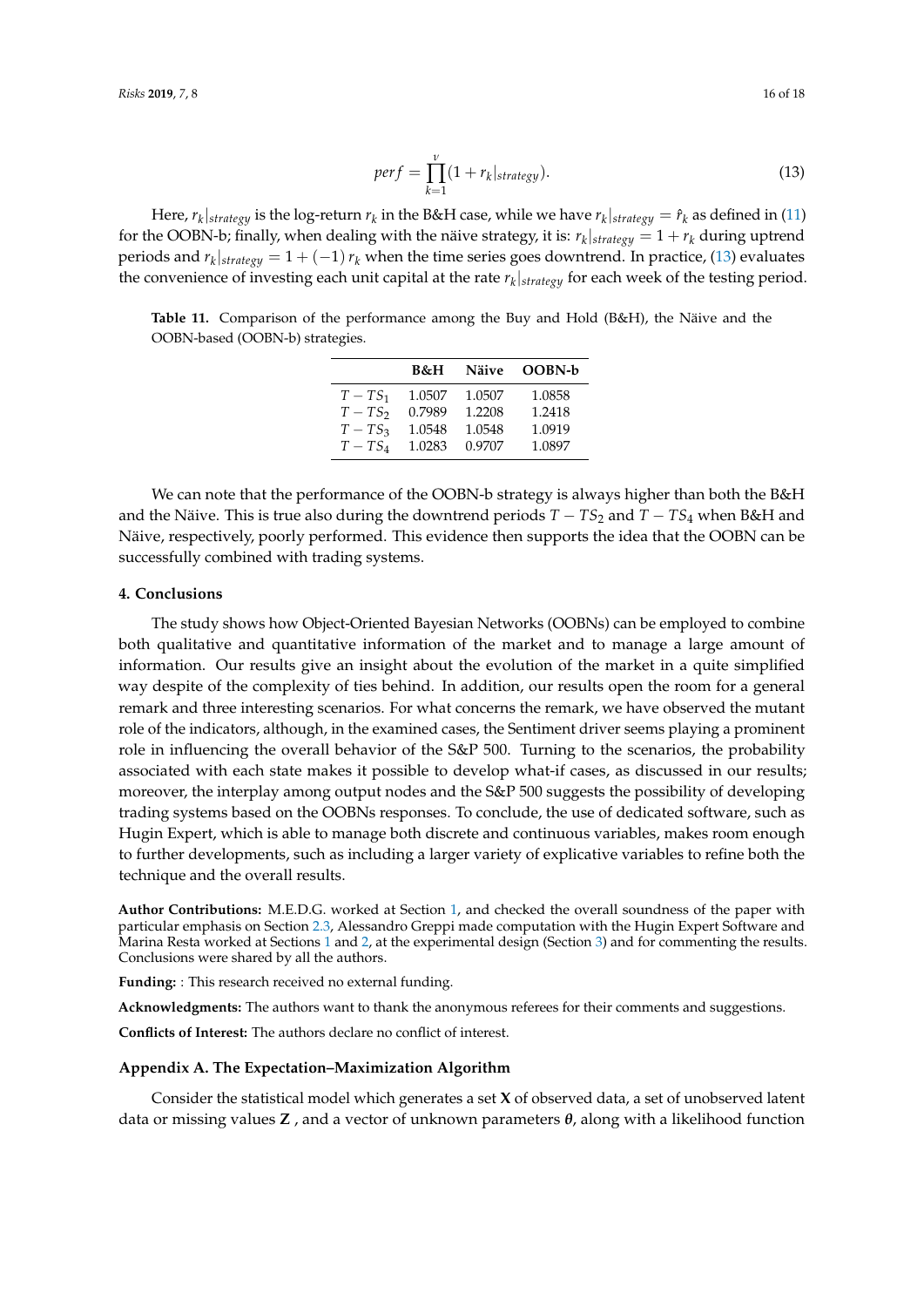$L(\theta; X, Z) = p(X, Z | \theta)$ ; then, the maximum likelihood estimate (MLE) of the unknown parameters is determined by maximizing the marginal likelihood of the observed data:

$$
L(\boldsymbol{\vartheta}; \mathbf{X}) = p(\mathbf{X}, \boldsymbol{\vartheta}) = \int p(\mathbf{X}, \mathbf{Z} | \boldsymbol{\vartheta}) d\mathbf{Z}.
$$
 (A1)

Expectation–maximization (EM) is an approach used to find the MLE of the marginal likelihood. The intuition behind EM is an old one: alternate between estimating the unknowns and the hidden variables: EM alternates between performing an expectation (E) step, which computes an expectation of the likelihood by including the latent variables as if they were observed, and a maximization (M) step, which computes the maximum likelihood estimates of the parameters by maximizing the expected likelihood found on the E step. The parameters found on the M step are then used to begin another E step, and the process is repeated. In detail:

- 1. Choose an initial estimate of *ϑ*.
- 2. (**E-step**) Compute the auxiliary Q–function  $Q(\hat{\boldsymbol{\theta}}, \bar{\boldsymbol{\theta}}) = E_{\mathbf{Z}|\mathbf{X}, \bar{\boldsymbol{\theta}}} [log L(\hat{\boldsymbol{\theta}}; \mathbf{X}, \mathbf{Z})]$  based on  $\boldsymbol{\theta}$ .
- 3. **(M-step)** Compute  $\hat{\theta} = arg \max Q(\theta, \bar{\theta})$  to maximize the auxiliary Q-function.
- 4. Set  $\mathbf{\hat{\theta}} = \bar{\mathbf{\hat{\theta}}}$  and repeat from **Step 2** until convergence.

# **References**

- <span id="page-16-2"></span>Apollo, Magdalena. 2017. Prognostic and diagnostic capabilities of OOBN in assessing investment risk of complex construction projects. *Procedia Engineering* 196: 236–43. [\[CrossRef\]](http://dx.doi.org/10.1016/j.proeng.2017.07.195)
- <span id="page-16-9"></span>Bai, Jushan, and Pierre Perron. 2003. Computation and analysis of multiple structural change models. *Journal of Applied Econometrics* 18: 1–22. [\[CrossRef\]](http://dx.doi.org/10.1002/jae.659)
- <span id="page-16-10"></span>Benjamin-Fink, Nicole, and Brian K. Reilly. 2017. A road map for developing and applying objec-oriented bayesian networks to "WICKED"problems. *Ecological Modelling* 360: 27–44. [\[CrossRef\]](http://dx.doi.org/10.1016/j.ecolmodel.2017.06.028)
- <span id="page-16-7"></span>Chen, Nai-Fu, Richard Roll, and Stephen A. Ross. 1986. Economic forces and the stock market. *The Journal of Business* 59: 83–403. [\[CrossRef\]](http://dx.doi.org/10.1086/296344)
- <span id="page-16-12"></span>Chow, C., and Cong Liu. 1968. Approximating discrete probability distributions with dependence trees. *IEEE Transactions on Information Theory* 14: 462–67. [\[CrossRef\]](http://dx.doi.org/10.1109/TIT.1968.1054142)
- <span id="page-16-3"></span>Dawid, A. Philip, Julia Mortera, and Paola Vicard. 2007. Object-Oriented Bayesian Networks for Complex Forensic DNA Profiling Problems. *Forensic Science International* 169: 195–205. [\[CrossRef\]](http://dx.doi.org/10.1016/j.forsciint.2006.08.028)
- <span id="page-16-13"></span>Dempster, Michael, Tom W. Payne, Yazann Romahi, and G. W. P. Thompson. 2001. Computational learning techniques for intraday FX trading using popular technical indicators. *IEEE Transactions on Neural Networks* 12: 744–54. [\[CrossRef\]](http://dx.doi.org/10.1109/72.935088)
- <span id="page-16-5"></span>Fama, Eugene F., Lawrence Fisher, Michael C. Jensen, and Richard Roll. 1969. The Adjustment of Stock Prices to New Information. *International Economic Review* 10: 1–21. [\[CrossRef\]](http://dx.doi.org/10.2307/2525569)
- <span id="page-16-14"></span>Galia, Weidl. 2004. Adaptive risk assessment in complex large scale processes with reduced computational complexity. Paper presented at 9th International Conference on Industrial Engineering Theory, Applications & Practice, Auckland, New Zealand, November 27–30.
- <span id="page-16-8"></span>Gokmenoglu, Korhan K., and Negar Fazlollahi. 2015. The Interactions among Gold, Oil, and Stock Market: Evidence from S&P500. *Procedia Economics and Finance* 25: 478–88.
- <span id="page-16-6"></span>Hillmer, Steven C., and P. L. Yu. 1979. The market speed of adjustment to new information. *Journal of Financial Economics* 7: 321–45. [\[CrossRef\]](http://dx.doi.org/10.1016/0304-405X(79)90002-3)
- <span id="page-16-1"></span>Huang, Shuai, Jing Li, Jieping Ye, Adam Fleisher, Kewei Chen, Teresa Wu, and Eric Reiman. 2013. A Sparse Structure Learning Algorithm for Gaussian Bayesian Network Identification from High-Dimensional Data. *IEEE Transactions on Pattern Analysis and Machine Intelligence* 35: 1328–42. [\[CrossRef\]](http://dx.doi.org/10.1109/TPAMI.2012.129) [\[PubMed\]](http://www.ncbi.nlm.nih.gov/pubmed/22665720)
- <span id="page-16-0"></span>Koller, Daphne, and Avi Pfeffer. 1997. Object-Oriented Bayesian Networks. Paper presented at Thirteenth Conference on Uncertainty in Artificial Intelligence (UAI '97), Providence, RI, USA, August 1–3, pp. 302–13.
- <span id="page-16-11"></span>Langseth, Helge, and Thomas D. Nielsen. 2003. Fusion of Domain Knowledge with Data for Structural Learning in Object Oriented Domains. *Journal of Machine Learning Research* 4: 339–68.
- <span id="page-16-4"></span>Langseth, Helge, and Luigi Portinale. 2007. Bayesian networks with applications in reliability analysis. In *Bayesian Network Technologies: Applications and Graphical Models*. Hershey: IGI Global, pp. 84–102.